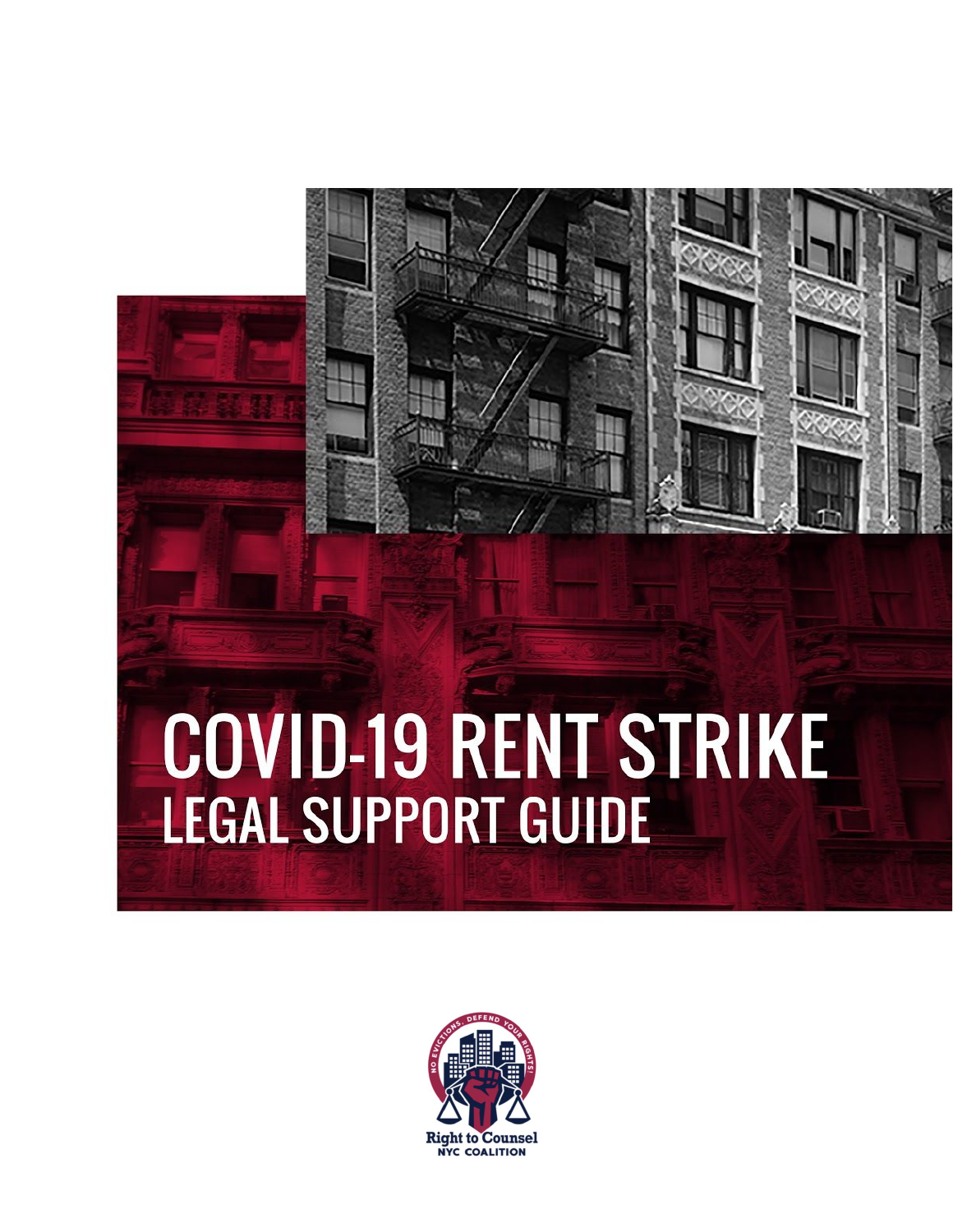# TABLE OF CONTENTS

| <b>Part of a Movement</b>                                      |
|----------------------------------------------------------------|
|                                                                |
| Others Involved in the COVID-19 Rent Strike                    |
| Decision-Making Principles in a Tenant Association Context  17 |
|                                                                |
|                                                                |
|                                                                |
|                                                                |
|                                                                |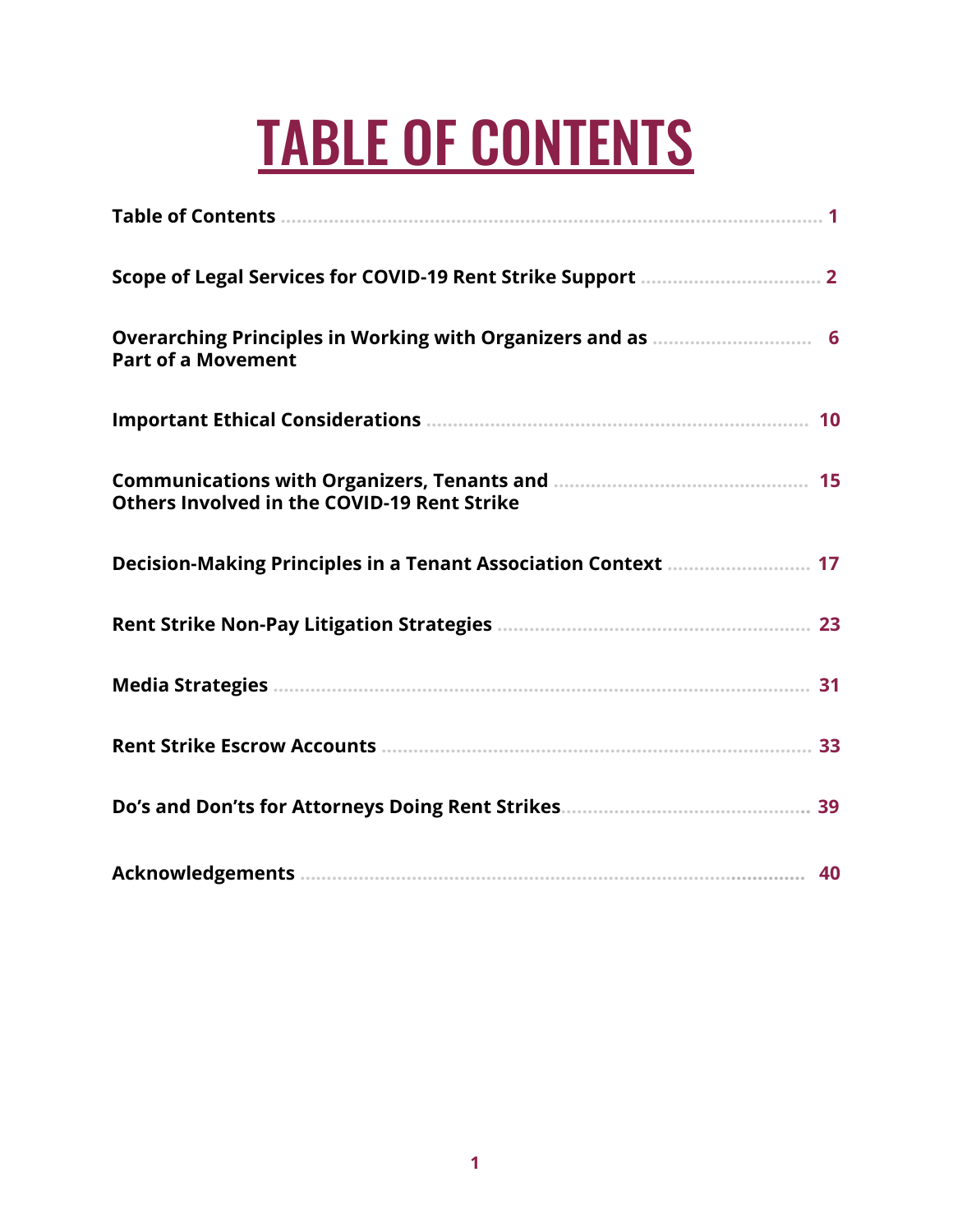# **SCOPE OF LEGAL SERVICES FOR** COVID-19 RENT STRIKE SUPPORT

The Right to Counsel Coalition and the Housing Justice For All Coalition have proposed a campaign of building-wide rent strikes to advance their demand that Governor Andrew Cuomo issue a sweeping order cancelling rents for tenants statewide.

The work of an attorney or law office representing a tenant association or group of tenants participating in this rent strike campaign fall into the following categories:

- Initial Legal Advice & Litigation Preparation
- Campaign/Media Support
- Legal Representation of Nonpayment Proceedings
- Legal Support for Direct Action
- Other Potential Needs

Some of this work could be done collaboratively across participating legal organizations (e.g., legal research), while other pieces of it falls within the responsibilities of particular law offices to their direct tenant association clients.

This scope does not address the services which might be provided to tenant associations on rent strike outside of the 10-15 coordinated strikes initiated and supported by RTC/HJ4A coalition members, or legal support for the legislative campaign more broadly.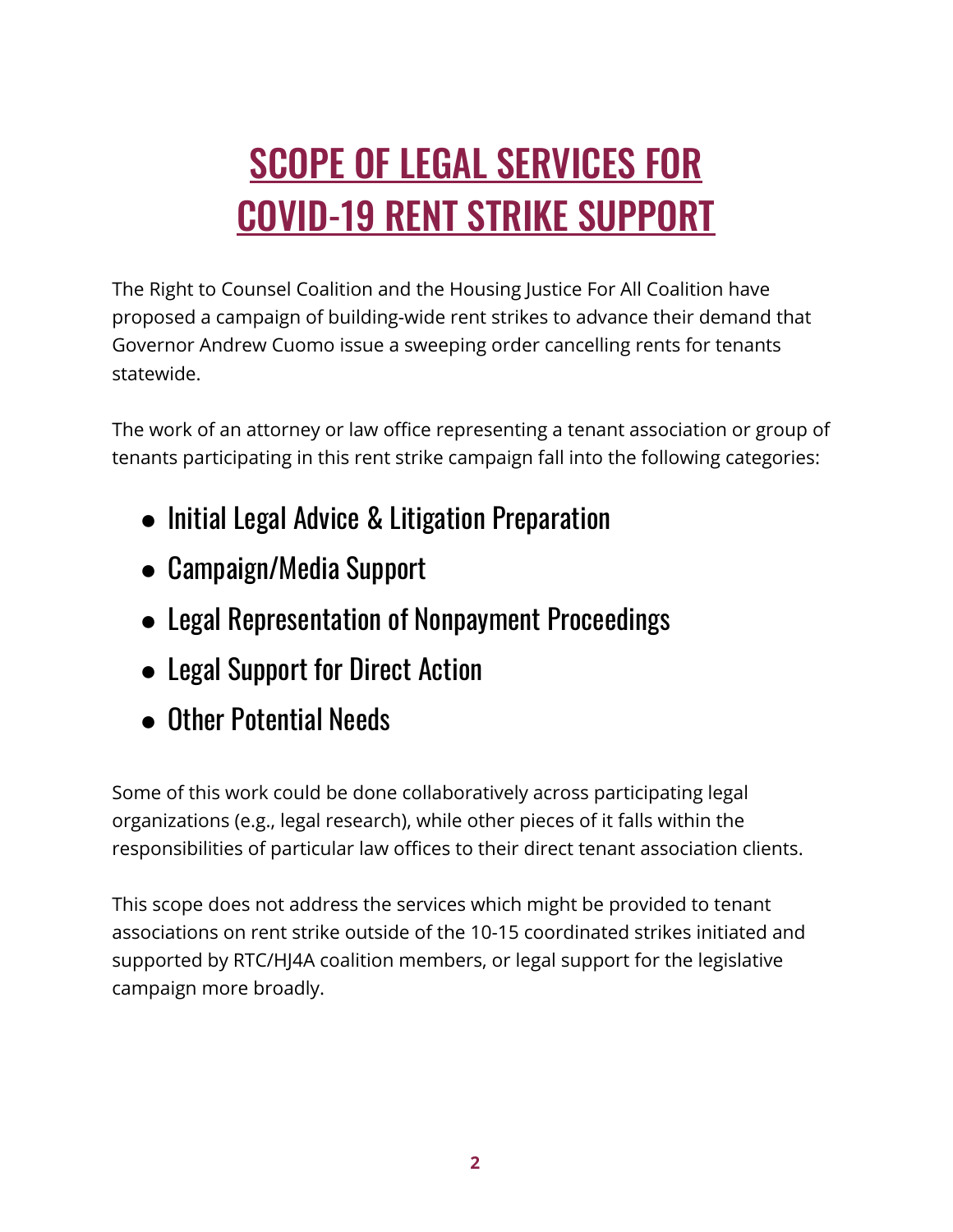## INITIAL LEGAL ADVICE & LITIGATION PREPARATION

Timeline: April 2020 - July 2020

- **1.** Provide legal advice to potential rent strike participants in coordination with the tenant organizers and tenant leaders.
	- a. Initially, this advice will be provided broadly to groups of potential participants at tenant association meetings.
	- b. Follow-up consultations can be scheduled to provide specific advice to potential participants with unusual situations.
	- c. Advice should include: explanation of the rent strike process and how it relates to the campaign goals; discussion of the risks associated with rent strikes and nonpayment proceedings; discussion regarding the need for a clear agreement between rent strike participants about collective goals, decision making procedures, and any necessary conflict waivers; and explanation of best practices for participants in any correspondence with the landlord and in collecting/retaining documents with evidentiary value.
- **2.** Work with rent strike participants and the organizers to coordinate any pre-litigation actions. This could include:
	- a. Drafting or reviewing any correspondence to the landlord regarding the rent strike.
	- b. Working with participants to help draft internal agreements regarding group decision-making process.
	- c. Supporting efforts to open and manage a rent strike account, if any.
	- d. Working with participants to collect/retain any documents potentially relevant to nonpayment litigation, including proof of loss of income.
	- e. Helping tenants assess their own and each others' potential vulnerability to landlord retaliation.
- **3.** Conduct factual and legal research in preparation for claims to be raised in defense of nonpayment proceedings.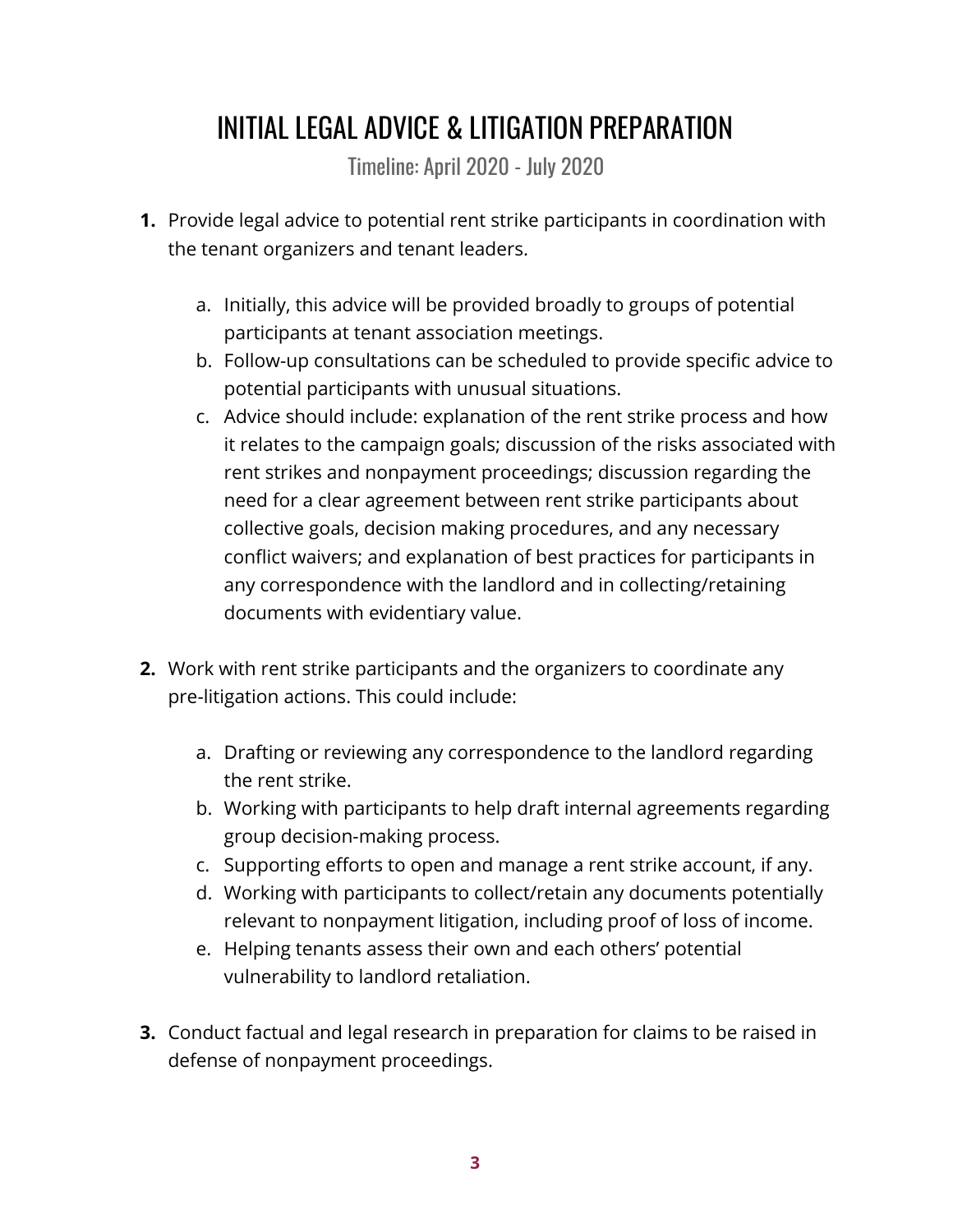- **4.** Collect information and complete tasks as necessary for the administrative needs of the legal organization of the lawyer, such as completing intake forms.
- **5.** Communicate regularly and intentionally with the organizer and tenant leaders throughout the campaign.

## CAMPAIGN/MEDIA SUPPORT

Timeline: April 2020 - Unknown

- **1.** Assist in any necessary legal research supporting advocacy for or defense of the campaign's goals.
- **2.** Understanding that much of the value of the rent strike tactic here comes from visibility, organizers will likely actively cultivate media attention to rent strikes and will need attorney cooperation/coordination.
- **3.** Helping tenants assert their rights to organize under Real Property Law § 230, by responding to and, where possible, deterring or neutralizing retaliatory actions and threats by landlords, including harassment, cease and desist letters, and misinformation.
- **4.** Supporting the media engagement and messaging activities of the tenants and tenant organizers by:
	- a. Where an attorney's office has media/PR resources, work with the tenant association to develop print/digital/etc. stories that give voice to the tenants' concerns.
	- b. While attorneys should make themselves available to inform the legal understanding of these pieces, the tenants themselves should always be centered. This is a tenant-led effort.
	- c. Reviewing public statements and advising tenant leaders and organizers to mitigate the risk of retaliatory **SLAPP** (Strategic Lawsuits Against Public Participation) actions by landlords. Lawyers should not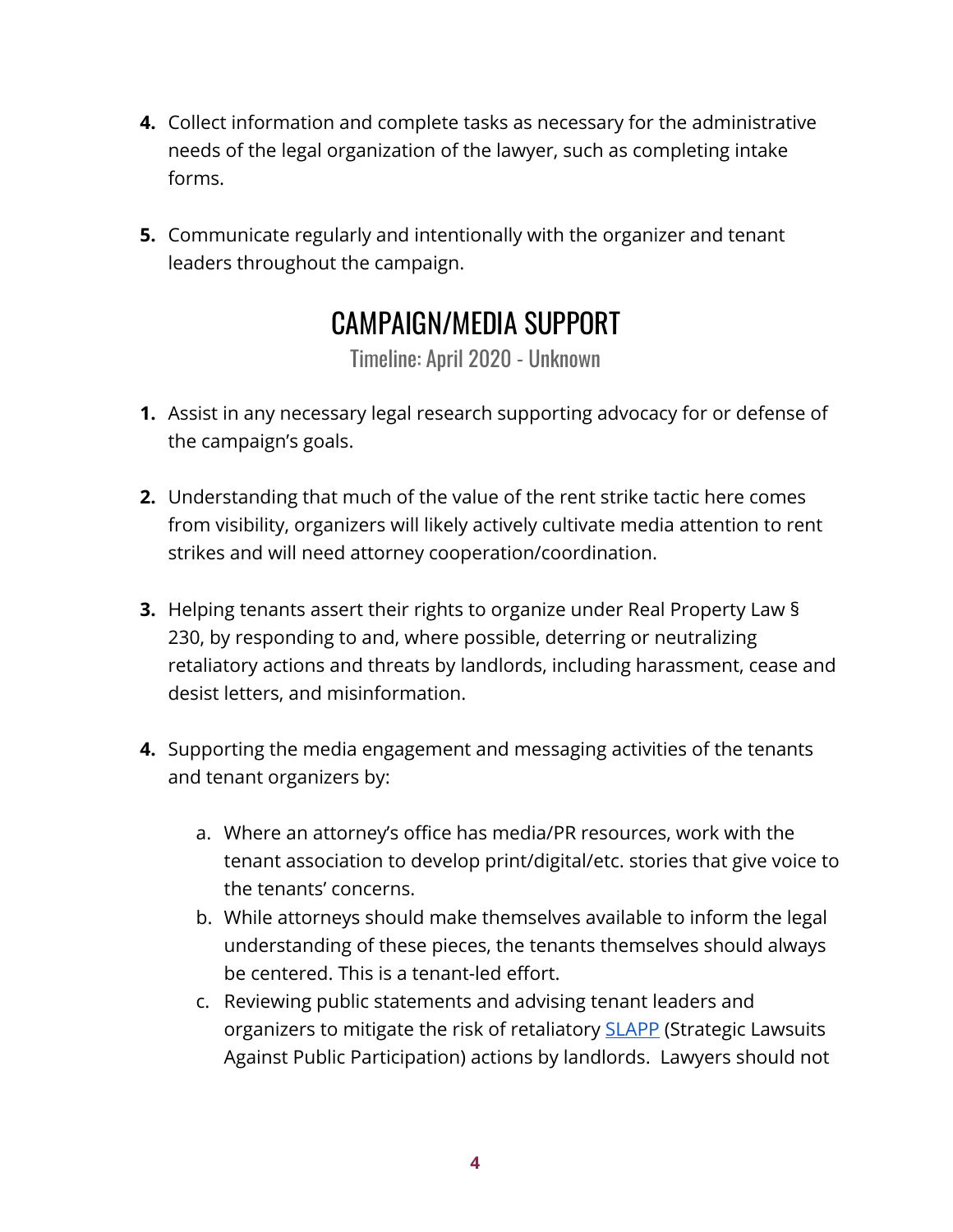be dictating the content of statements, but should help tenants identify potential SLAPP risks and how to avoid them.

- d. To the extent possible, the demands articulated by the tenant association should be aligned with those of the campaign more broadly. Additionally, the attorney must be cautious of any legal/evidentiary risks associated with tenants' comments, and make sure to advise them of these risks beforehand.
- e. Where an attorney's office has connections with local elected officials, unions, or other political/community groups, connect these third parties with the rent strike to further build visibility/political support through press conferences, etc. Attorneys might help make connections, but then should take a step back so that tenants and organizers can lead after that.

#### LEGAL REPRESENTATION OF NONPAYMENT PROCEEDINGS

Timeline: July 2020 - December 2020

- **1.** Represent rent strike participants in any resulting nonpayment proceedings.
	- a. Defenses and counterclaims should be pleaded broadly and aggressively so as to build leverage. Consider including the following claims and defenses:
		- i. Warranty of habitability
		- ii. MDL 302-a rent impairing violations
		- iii. Defenses to collection of rent (lack of CO, failure to register with DHCR/HPD)
		- iv. Rent overcharge
	- b. Technical defenses including traverse should be raised.
	- c. Aggressive motion practice including motions for leave to conduct disclosure and motions to dismiss should be considered.
	- d. Creative defenses should also be considered in light of this unusual crisis, including force majeure, etc. The Coalition's legal support team is researching and developing template materials for many of these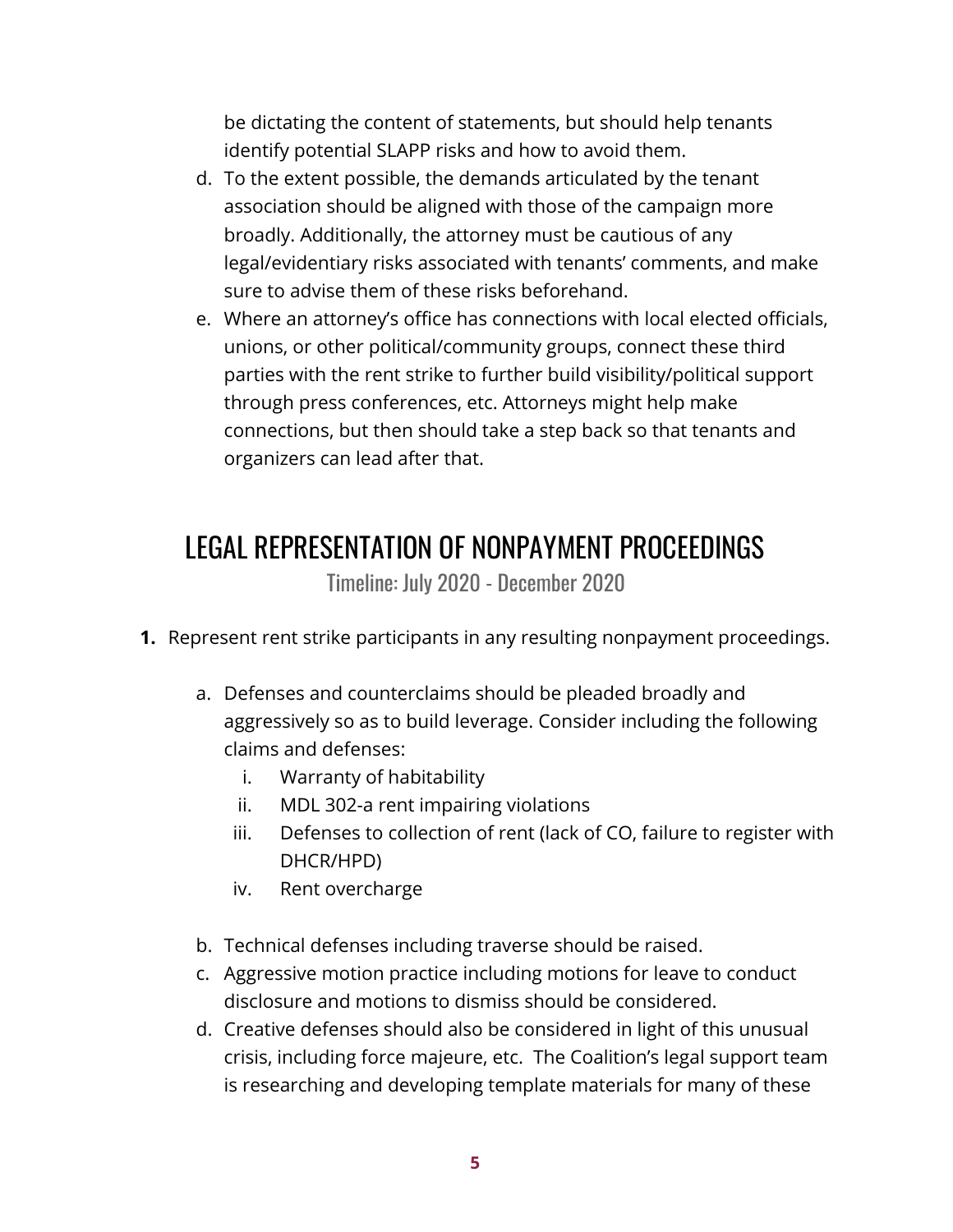defenses, and will make them available to lawyers working with rent strikers.

- e. Seek consolidation/joint trial for the proceedings to highlight common campaign, provide cover for participants with fewer defenses, and conserve resources for attorneys.
- f. In the absence of a settlement consistent with the goals of the campaign and the agreement of the participants, cases should be taken through traverse and trial rather than settled. Lengthy evidentiary hearings take time and resources for the courts and the landlord, building leverage for the campaign.
- g. Following any final decision/order, work to keep participants in their homes by pursuing appeals, seeking stays, and assisting tenants in obtaining financial assistance to satisfy any resulting judgment.
- **2.** Work with the organizers to ensure that they and the tenants are able to use all court appearances for political action, media, etc., based on what will be most strategic for the campaign.

# LEGAL SUPPORT FOR DIRECT ACTION

Timeline: Unknown

- **1.** This campaign seeks radical relief, and may decide to employ radical tactics in pursuit thereof. Attorneys representing striking tenant associations should support such tactics to the extent consistent with their professional/ethical obligations.
- **2.** Tactics may include civil-disobedient demonstrations/occupations targeting government actors or the courts or eviction blockades, and may require legal observation or referral for criminal defense.
- **3.** The Right to Counsel Coalition has organized a legal support team in order to provide additional assistance in this area.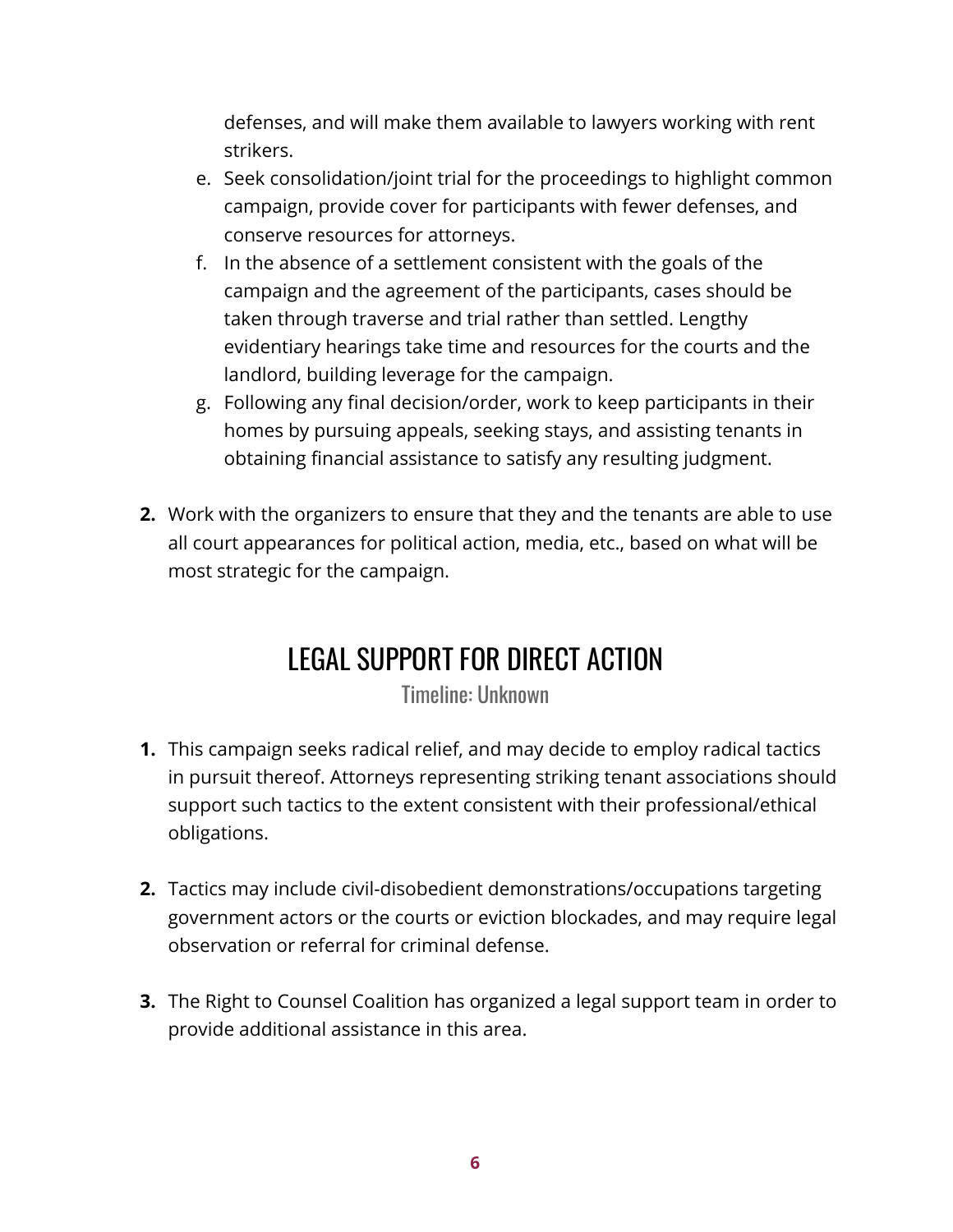# <span id="page-7-0"></span>OVERARCHING PRINCIPLES IN WORKING WITH ORGANIZERS AND AS PART OF A MOVEMENT

Sustainable social change occurs when directly-impacted individuals take collective action, lead their own struggles, and gain power to change conditions of oppression. This is enabled through community organizing, which is the process of supporting a constituency to:

- Build power;
- Develop leadership;
- Change systems, including laws, administrative practices, economic conditions and social mores; and,
- Further a social movement.

Why is community organizing so important?

- Enables the people who need/want the change to be authors of the change;
- Addresses the root causes of a problem (powerlessness), not only the symptoms;
- Builds deeper capacity to take on future problems.

Right now, the movement to #CancelRent due to the COVID-19 public health crisis is being led and organized by a number of tenant coalitions and organizations. Among them are the Right to Counsel Coalition and Housing Justice for All, incredible groups of tenants and community members that have pushed hard for and won major tenant rights and protections, like the Right to Counsel, the Housing Safety and Tenant Protection Act, and the current eviction moratorium. Some key information about the COVID-19 rent strike includes:

● Millions of people have lost their jobs or income. Faced with other necessities, like food and medical care, the eviction moratorium has allowed tenants to worry about housing costs later.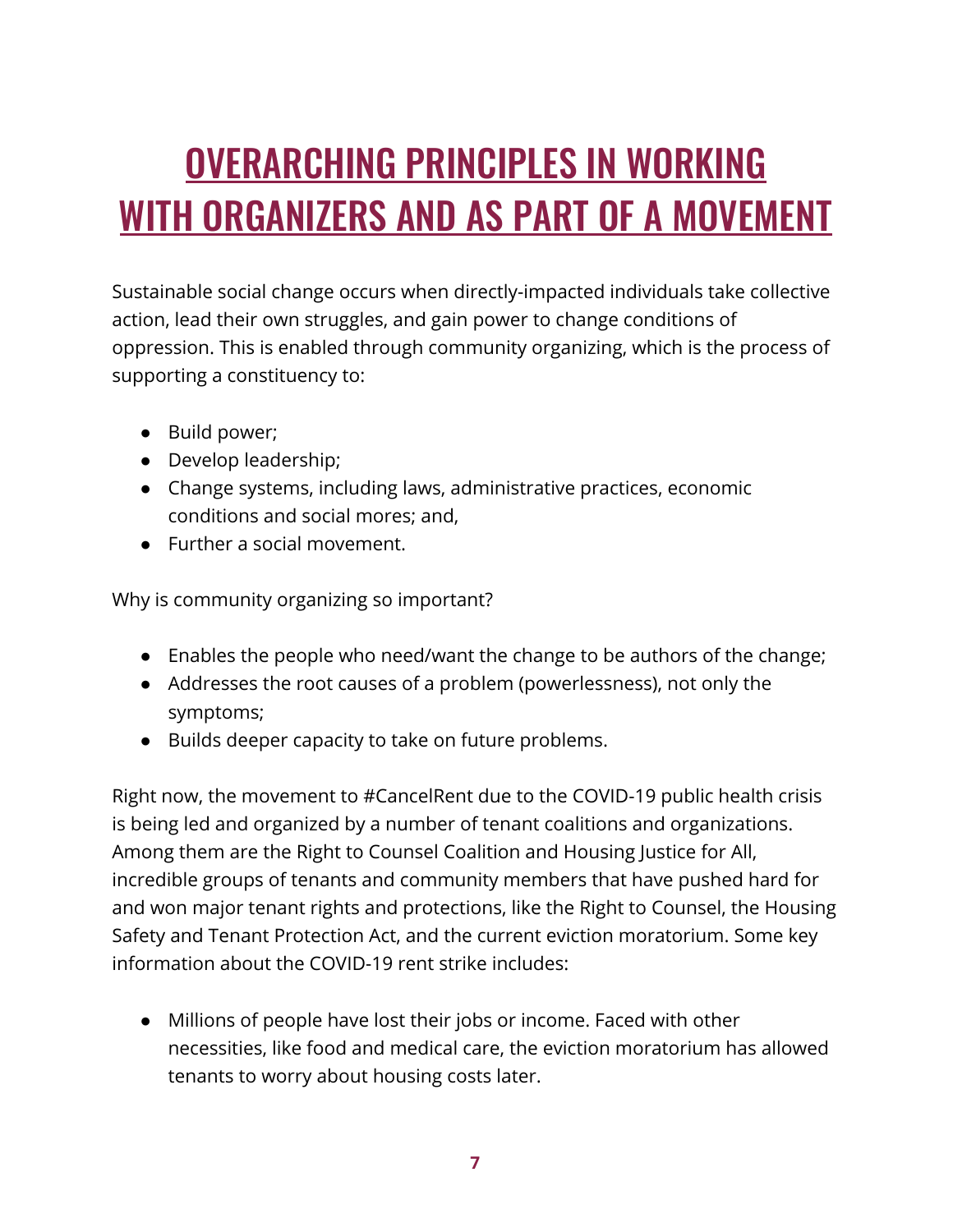- By putting economic pressure on landlords, tenants can create a crisis for real estate, which is the most politically influential industry in New York, and win legislative or policy relief.
- Although it is unclear when housing court will reopen, it is clear that unless tenants take collective action to #CancelRent now, housing court will reopen with a surge of non-payment cases and evictions.
- Collective rent strikes can help build the power necessary to win the tenant coalitions and organizations' demands.

What is our role as attorneys? **SUPPORT.**

Community, or movement, lawyering is supportive of grassroots organizing and mobilization for social justice. We can do this by using our legal knowledge, skills, and resources to support the various aspects of organizers' and tenants' work as they determine what is necessary or helpful. Below is a simple breakdown of how community lawyers can work together with organizers and tenants:

| <b>COMMUNITY ORGANIZING</b>                                                                                                           | <b>COMMUNITY LAWYERING</b>                                                                                                                                                                     |
|---------------------------------------------------------------------------------------------------------------------------------------|------------------------------------------------------------------------------------------------------------------------------------------------------------------------------------------------|
| <b>Purpose:</b><br>Community builds power to advance<br>their own interests                                                           | <b>Purpose:</b><br>Lawyers can increase the capacity of<br>the community to advance its<br>interests by removing legal barriers<br>and improving strategic positions<br>through legal strategy |
| <b>Role of the organizer:</b><br>Identify and develop community<br>leaders, define the issue, develop an<br>organizing strategy, etc. | <b>Role of the lawyer:</b><br>Act as legal consultant, provide legal<br>defense for members, advise on legal<br>implications of a strategy, open doors<br>so community members can lead        |
| <b>Tools:</b><br>Public demonstration, political<br>engagement, media advocacy                                                        | Tools:<br>Legal advocacy, legal education,<br>technical assistance in drafting<br>legislation                                                                                                  |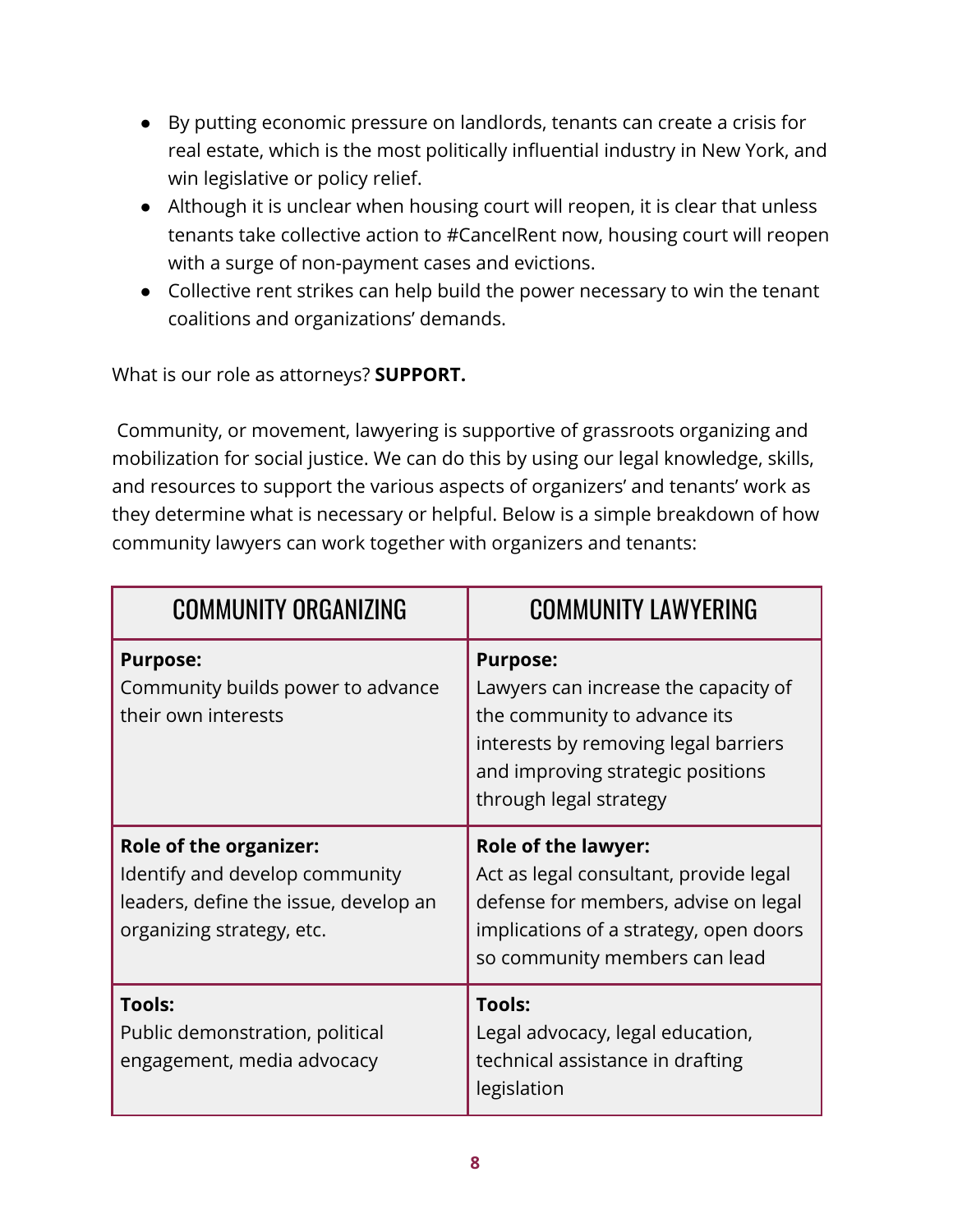## OVERARCHING PRINCIPLES:

- Understand our role as supporters
	- Respect the knowledge and leadership of the community organizations we work with
	- Prioritize their concerns and goals
- Dedication to building the capacity and power of the community we are supporting
	- Recognize that strategies and tactics should serve the principal goals of helping oppressed communities become stronger
	- Respect the decision-making and right to self-determination of the community we are serving
- Willingness to address the root causes of structural disempowerment and oppression
	- Our legal training, and a lot of our practice, emphasize individual cases
	- However, we need to be aware of the structural and systemic factors that produce these individual cases, and oppression more broadly
	- This includes challenging our understanding of the systems we operate in daily and recognizing the barriers that inhibit full and equal participation in society
- Use of knowledge, skills, and connections to support community organizing and movement building
	- Make technical and legal information broadly accessible:
		- Know your rights trainings and workshops with data and relevant information
		- Written materials that meet the language needs of the community
		- Legal representation and advocacy that prioritizes community participation and decision-making
- Professional humility
	- Recognize our privilege
	- Step away from our cynicism/risk-aversion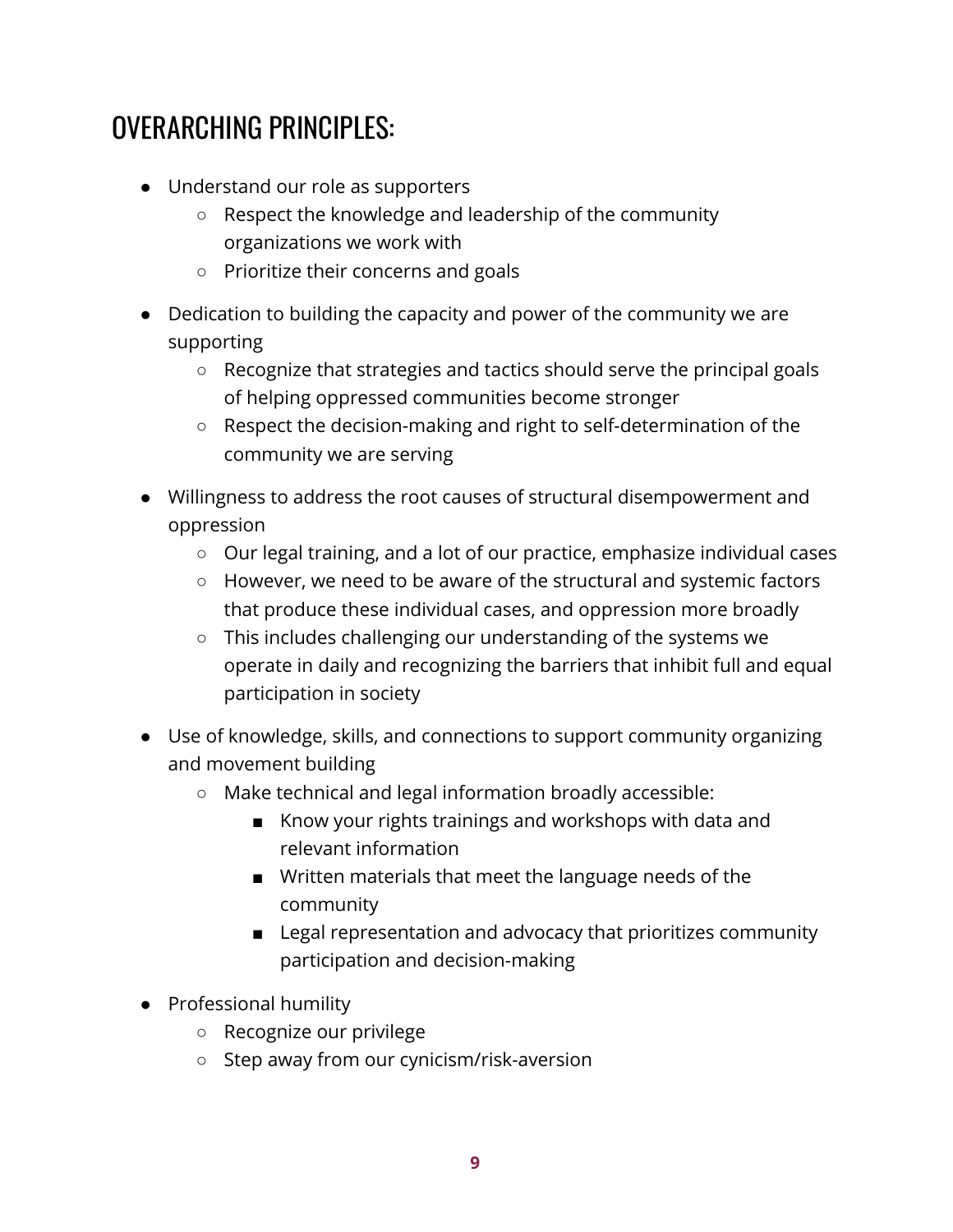# <span id="page-10-0"></span>IMPORTANT ETHICAL CONSIDERATIONS

Lawyers with working groups of individuals in organizing contexts can face certain ethical challenges. The objective is to approach our ethical obligations in a way that is consistent with our and our clients' broader goals. Below is an outline on some of those issues and best practices:

#### **Goals of Group Representation:**

- To provide representation that achieves justice for our clients
- To provide the kind of legal representation that honors the power and dignity of the people we represent
- To help build community/collective power
- To deter bad actors and those who harm and oppress our client for their own personal enrichment

## COMMUNICATION IN A GROUP CONTEXT

As lawyers, we are required to communicate with our clients in a timely manner about matters such as settlement and other material developments; reasonably consult with our clients about strategy; and keep our client reasonably informed about the status of their case. In a group context, there are important considerations about communication:

- Each represented person should be able to meaningfully participate in their representation.
- The guiding principle is that the lawyer should fulfill reasonable client expectations for information consistent with the duty to act in the client's best interest and the client's overall requirements as to the character of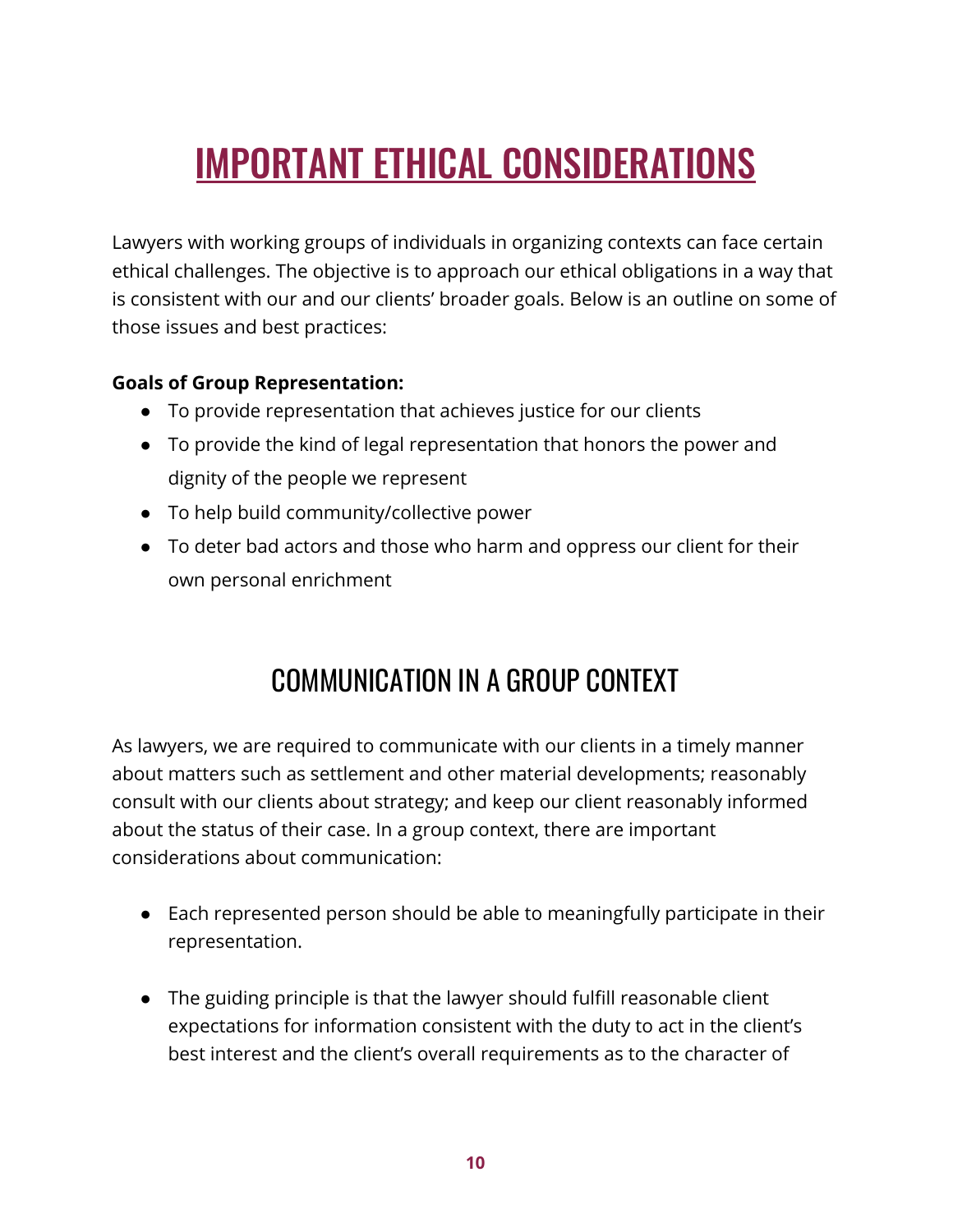representation.

- Given our goal of empowerment, the clients' requirement for the "character of representation" when we represent a group of active tenants led by a tenant organizer may require a higher level of communication.
- We should use interpreters where it is required for effective communication. However, we should be cautious about using group members to interpret in situations where that would breach our duty of confidentiality.

## DECISION-MAKING

As we know, clients determine the objectives of representation and settlement decisions. Lawyers can determine the legal strategy and tactics, in consultation and communication with the client. In a group context, there are important considerations about decision-making:

- We have a duty of competent and diligent representation of each individual in the group.
- If group decision-making results in a decision that is harmful to some group members, then we, as lawyers, will need to navigate our duties to our individual clients and the group.
- Further, any advance agreement regarding decision-making processes in a legal case is subject to our ethical responsibilities.
- If an agreement involves advance conflict waivers, it will require informed consent from each individual in the group.
- Therefore, any decision-making agreement should include clear information about the potential consequences of an advance conflict waiver.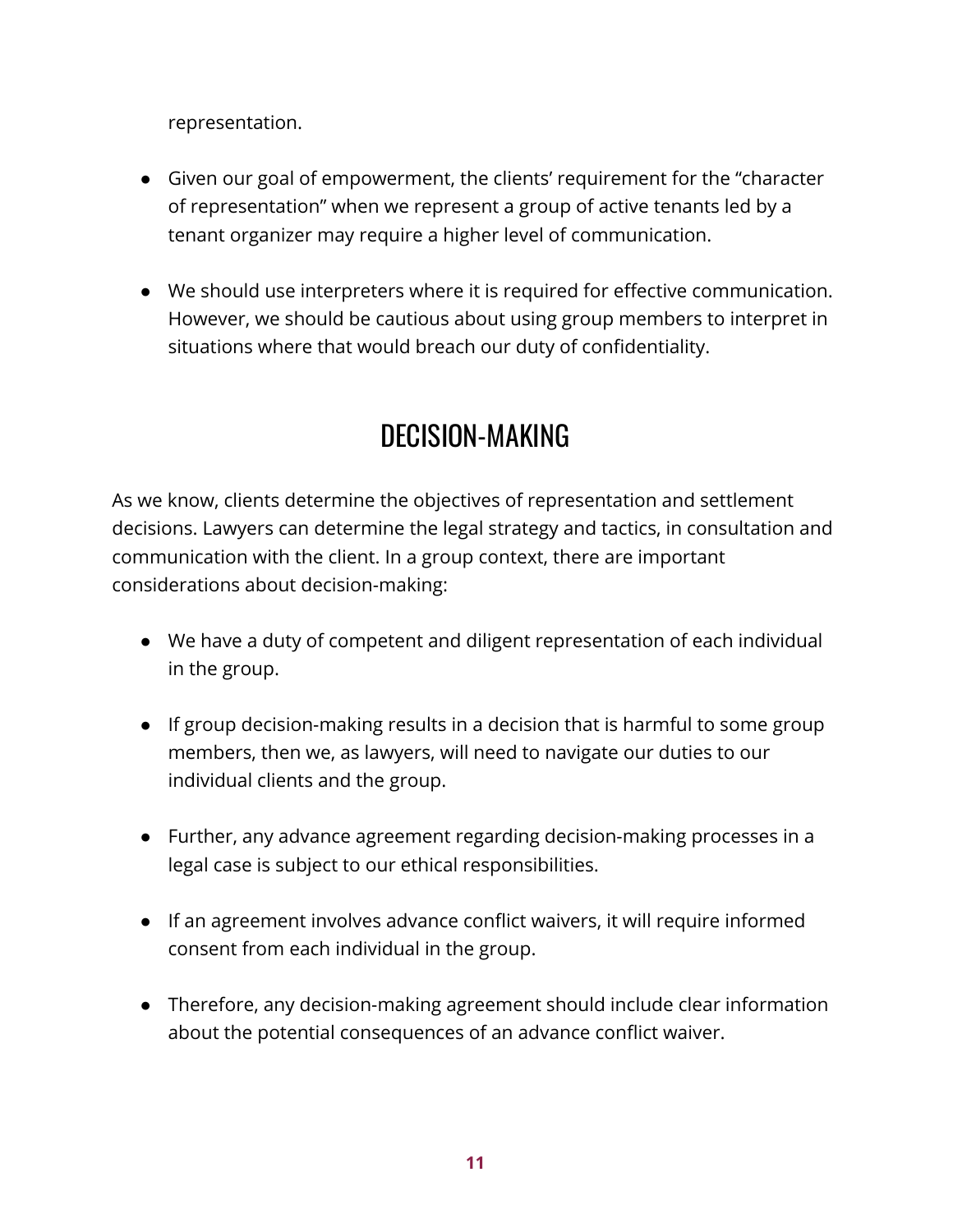The representation we will be providing in the COVID-19 rent strike is firmly rooted in a broader political campaign. Therefore, we will be required to engage in a much higher degree of consultation with the tenant group regarding the legal strategies and tactics than might ordinarily be the case. Something like filing certain procedural motions or adjourning to a later date might be decisions a lawyer would expect to make. However, in this context, we will need to carefully consider these choices in terms of the broader campaign and consult with the tenant group.

## CONFLICTS OF INTEREST

It is important to navigate the various relationships that arise from working with tenants/clients and organizers, and to weigh priorities to find workable solutions compatible with our duty to our clients. In a group context, there are important considerations about communication:

- The fact that clients have differing interests does not necessarily mean that there is a conflict of interest between them.
- However, a conflict can arise at some point in the case because of those different interests.
- For a client to consent to waive a conflict of interest, the consent must be informed consent and confirmed in writing.
- As mentioned earlier, advance waivers are possible, but there still needs to be informed consent.
- The effectiveness of the advance waiver will depend on the extent to which the client understands the material risks involved. So, the more comprehensive the explanation and disclosure of the range of possible risks, the more effective the waiver.
- If a conflict does arise, even with an advance waiver, the lawyer must assess whether the actual conflict is materially different from conflict that was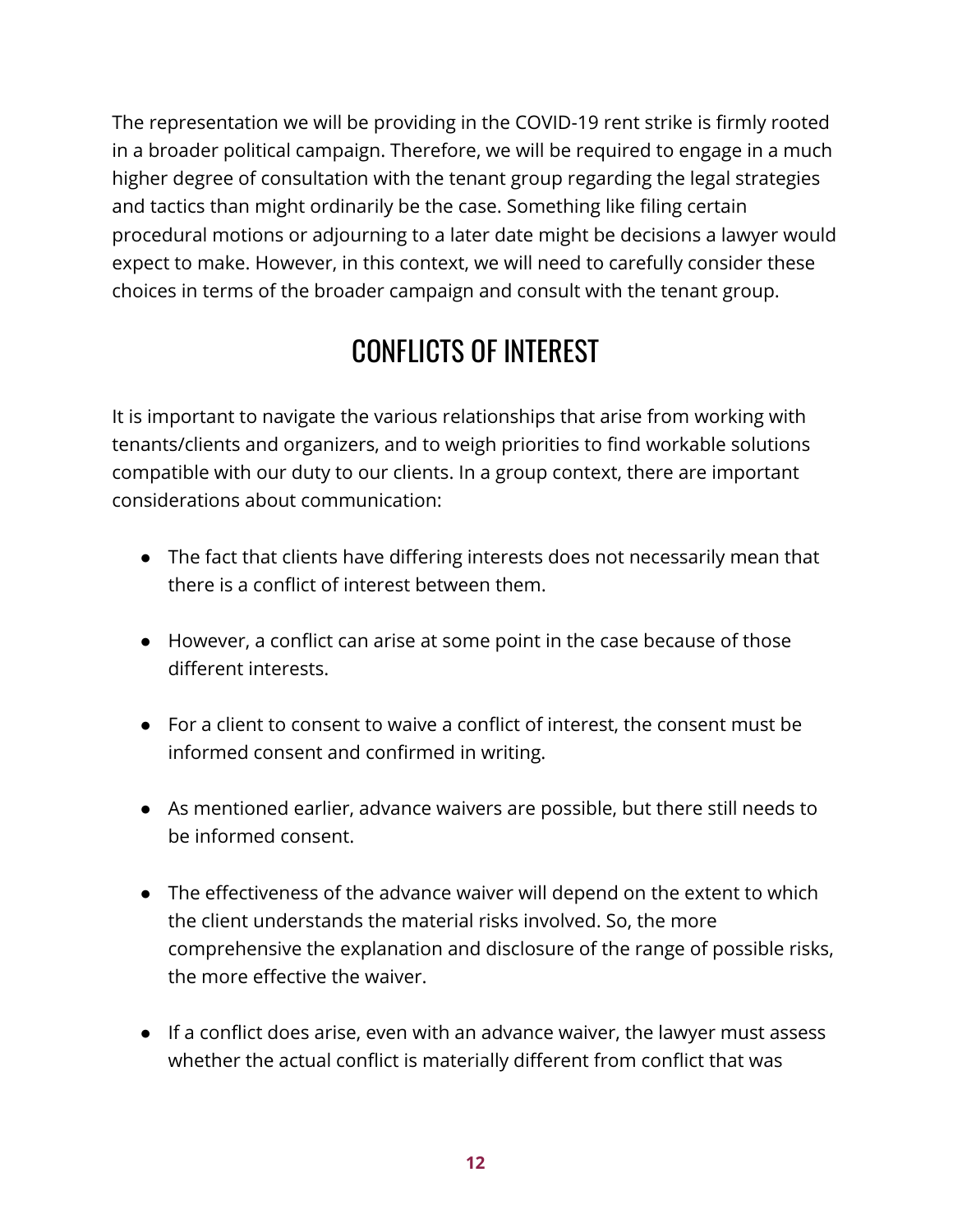waived. If it is a conflict that was not contemplated when the waiver was made, the advance consent won't be effective.

These rules of professional responsibility are something we will have to navigate during the course of the legal representation of the rent strike.

## **PRIVIL FGF**

When representing a group of people, there is no attorney-client privilege between the attorney and each client. Rather the group is treated as a whole—each with access to privileged information. If in the future there is litigation between those represented as a group, attorney-client privilege does not attach and the clients should be informed of this risk.

Please be aware, in most cases the organizers in the rent strike will not be our clients. This means that communications between us and the organizers regarding strategy and other aspects of the case will not be privileged, and the common legal interest doctrine will not apply. Thus, we might need to disclose these communications in discovery. In our experience, it is better to communicate as much as possible verbally (phone, unrecorded Zoom, etc.) rather than having long email or text chains that potentially reveal a lot of information we would not want our opponents to see.

#### CONFIDENTIALITY:

Lawyers must keep client information confidential from outside parties and entities. In regards to group representation, the lawyer has a duty of equal representation of all parties and cannot necessarily keep information from one client confidential from another client. Clients should be informed of this and receive each client's informed consent to disclose information as necessary for the group representation.

Lawyers may disclose information that is impliedly authorized by all clients and in the best interest of the clients, or where it is reasonable or customary in the given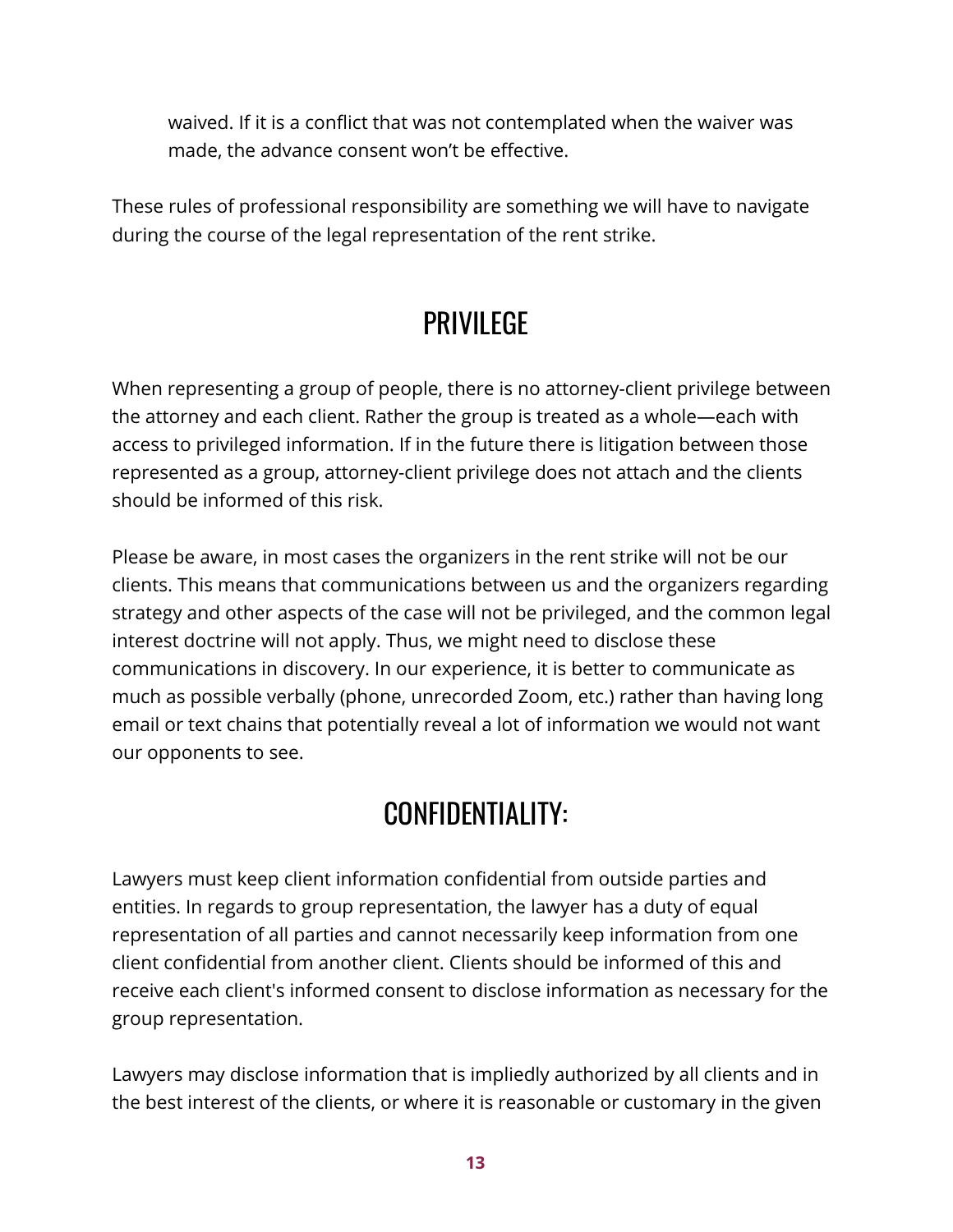circumstances. Where this does not apply, information should not be revealed without the client's informed consent. Lawyers should never use a client's information to the disadvantage of the client or for the benefit of the lawyer or a third person.

#### **Confidential information includes:**

- Privileged communications
- Embarassing or detrimental information
- Information the client wants confidential
- Information that could reasonably lead to the discovery of confidential information
- This includes information verbally provided by the client, as well as written and physical information

Where a lawyer finds it reasonably necessary, disclosures are permissible under the following circumstances outlined below. Such disclosure, however, should be limited as much as possible to only reveal what is necessary.

#### **Permissible Disclosures:**

- Where a client has diminished capacity, disclosures may be made to protect the client's interest
- To prevent a reasonable certainty of death or grievous bodily harm
- To prevent a crime
- To withdraw information reasonably believed to be relied on by a third party where the lawyer has discovered the information was materially inaccurate and being used to further a crime or fraud
- To secure advice about compliance with confidentiality rules
- To defend against accusations of wrongful conduct
- To comply with court rules, laws, or a court order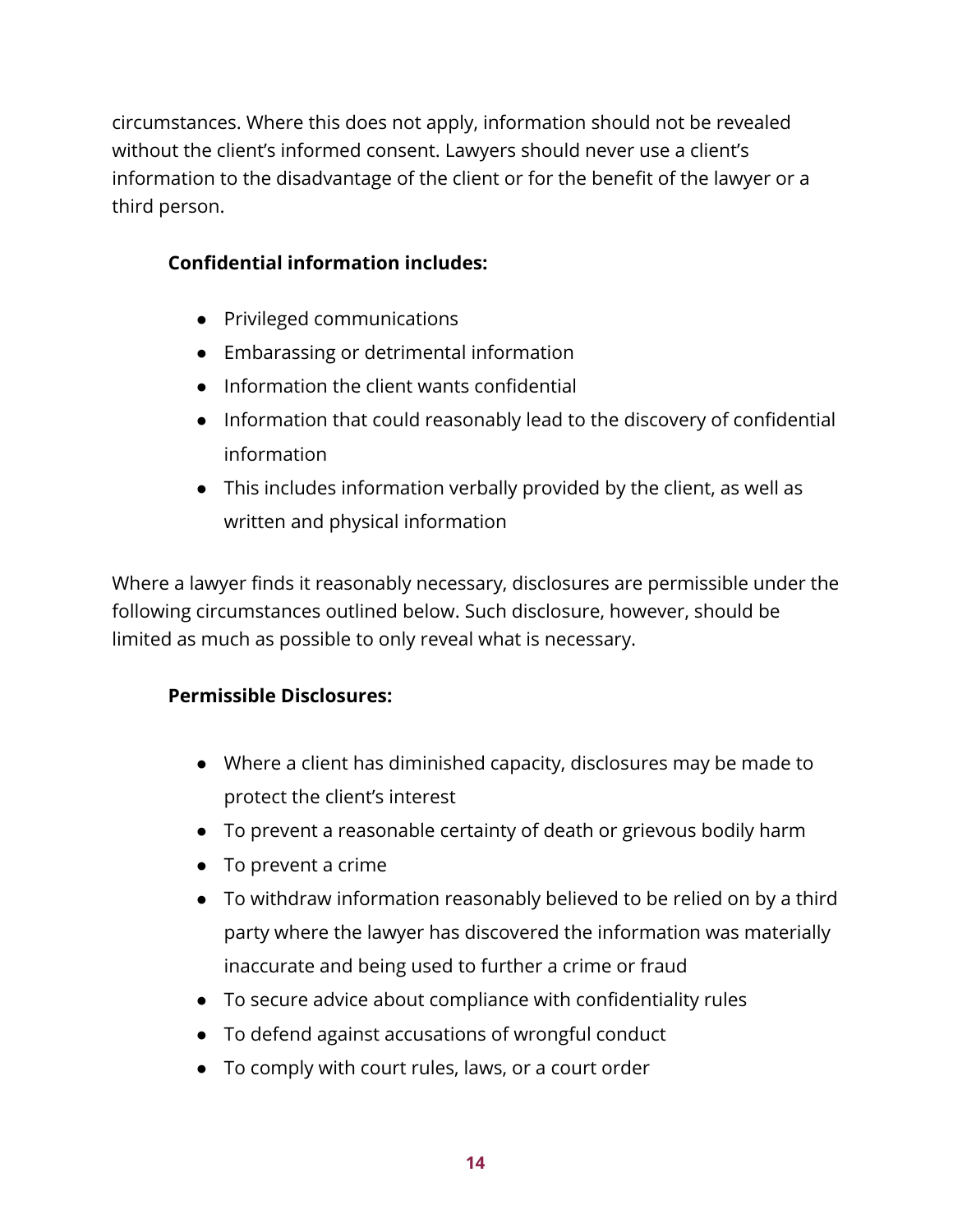# <span id="page-15-0"></span>COMMUNICATIONS WITH ORGANIZERS, TENANTS & OTHERS INVOLVED IN THE COVID- 19 RENT STRIKE

Clear and regular communications between organizers, tenants, and their legal support teams will be essential in the COVID-19 Rent Strike.

Legal support teams need to be aware that their work is part of a broader political action and be prepared for a lot of communications that will ensure that the legal strategy and actions consistently serve the broader campaign goals.

Attorneys and advocates working within this campaign need to be prepared for:

- Frequent communications via email, phone, text
- Urgent communications outside of regular office hours at times
- Communications that travel across and within many layers of the people involved in the campaign, so that everyone who needs to be informed or consulted is kept in the loop.

As noted above, if you are the attorney working with a building, you should always be mindful of what might be discoverable before you put things in writing. In particular, be careful of email chains with tenants that include non-clients where you might inadvertently be waiving privilege.

Attorneys and advocates should follow the lead of the organizers and tenants regarding when and how communications happen. But also, attorneys/advocates need to make sure that they are sharing information they receive in a timely manner.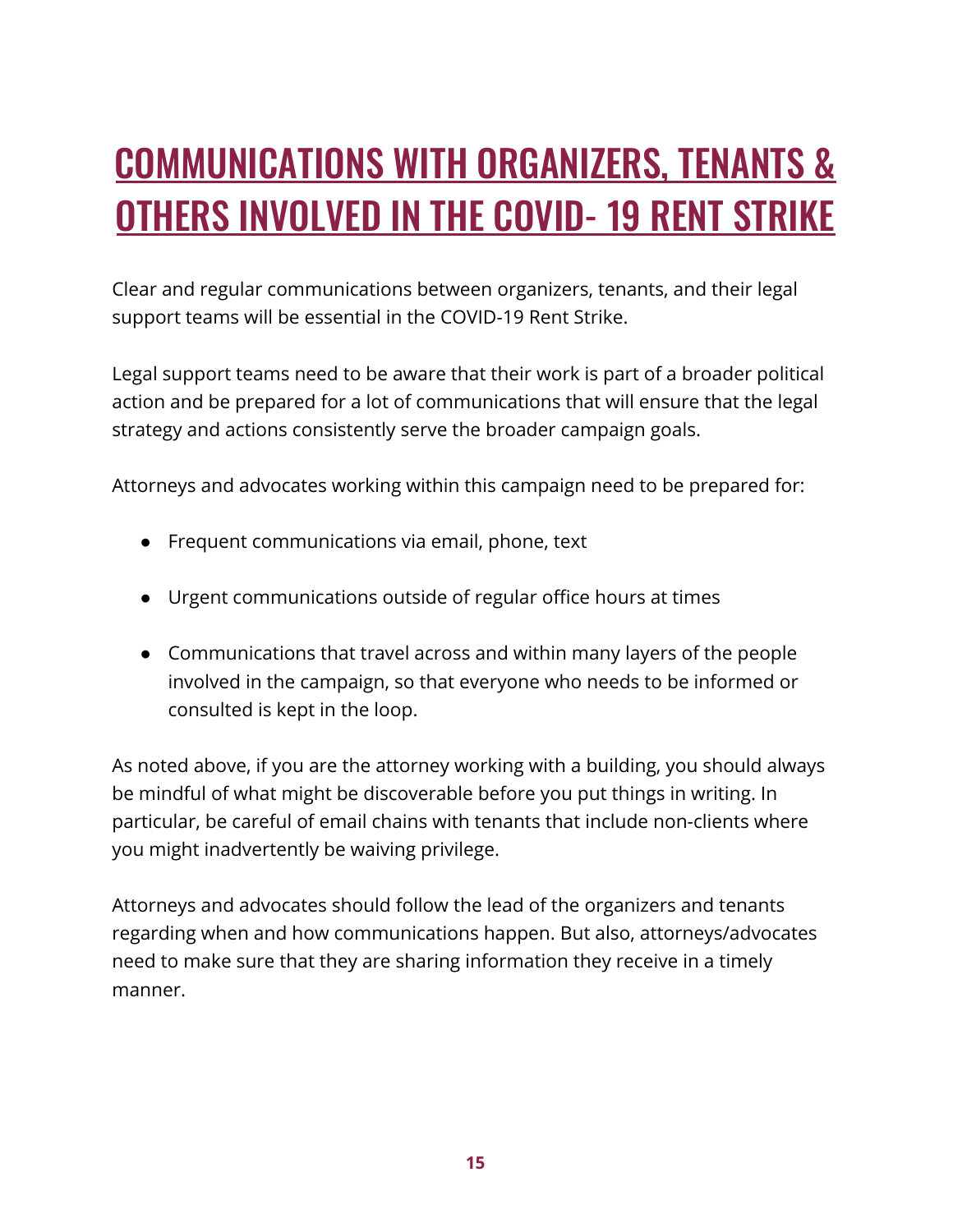# SOME KEY THINGS WE EXPECT OF LEGAL SUPPORT TEAMS DURING THE COVID-19 RENT STRIKE:

- Regular check-ins with organizers and tenants. Attorneys/advocates should be having regular (probably weekly) check-ins with the organizers in the buildings they are supporting. Legal support teams should also be keeping in regular contact with the tenants involved in the action to provide them with support, but should discuss this with the organizer to decide the best frequency and method for these regular communications. In some cases, it might be good for attorneys to check-in with each tenant one-on-one periodically. At other times, an organizer might prefer that the attorney do that by being at group meetings. The attorney also needs to balance this with the ethical duty to keep each tenant informed of developments in the case in a timely manner.
- Legal support teams need to be responsive to organizers and tenants as quickly as possible. Because this legal support is part of a time-sensitive political campaign, the pace and volume of communications will likely be a lot greater than you might ordinarily experience.
- Build in time for consultation and feedback. For tenants to lead decision-making and be centered in all aspects of this campaign, organizers will often need to discuss things with tenants before being able to respond to a given question, concern, or idea. Legal support teams need to factor that in and make your best efforts to allow time for that process to take place.
- Be mindful that folks have varied access to technology and don't assume that email will work for everyone. This is something you should discuss with the building organizer at the outset and with the tenants you are representing. You need to ensure that when you are communicating something you are actually reaching everyone who needs to be reached and in a timely, convenient way for them.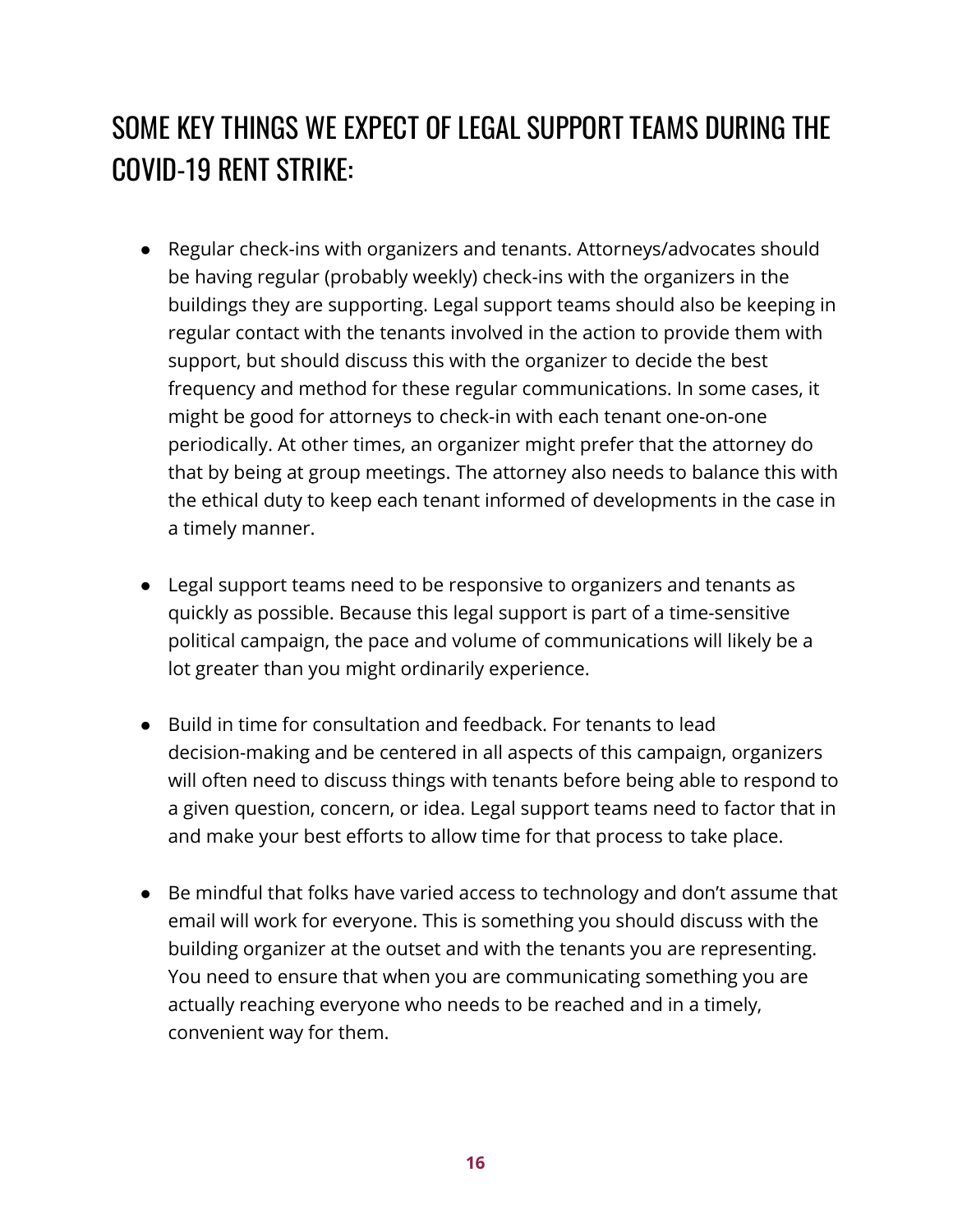- Don't make assumptions about what the plan is. Have a conversation about it in advance and ask for direction. A high level of consultation and discussion will be required of legal support teams so that organizers and tenants can be in the driver's seat. We cannot emphasize enough the importance of advance conversations and consultation with organizers and tenants. Your regular meetings will go a long way to achieving this, but you should also be proactive in communicating in-between meetings as needed. And if you're not sure if a communication is needed, better to err on the side of over-communicating. The organizers will let you know if there are certain communications they don't need.
- You don't always have to be the messenger. Sometimes it is important that organizers communicate information to the tenant group, even if it first came from you or might be considered part of the legal support. Be prepared to take a backseat on communications when necessary.
- Ensure language justice in your communications. Work with the organizer in your building to determine what this will require of you.

There are times when we will need you to be in communication with the legal support teams and organizers from other buildings that are part of the campaign for the purposes of coordination and advancing the broader campaign strategy. Follow your organizer's lead on this and be ready for these communications to be part of your role.

There will also be some building legal support teams that consist of more than one legal services organization. It is critical to maintain all necessary communications with your co-counsel in the building so that tenants and organizers can be confident that their attorneys are all operating in coordination and strategic collaboration.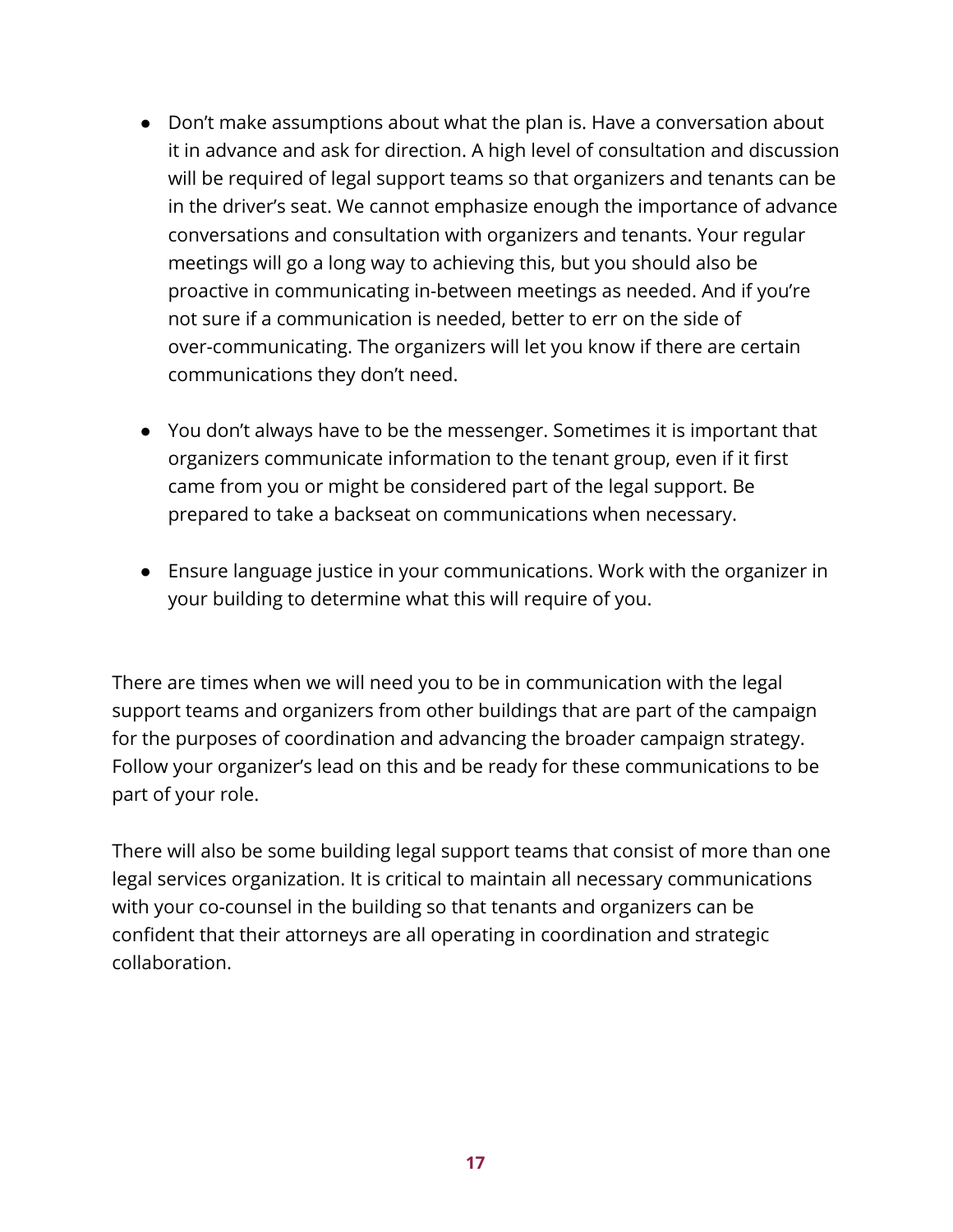# <span id="page-18-0"></span>DECISION-MAKING PRINCIPLES IN A TENANT ASSOCIATION CONTEXT

# THE TENANT ASSOCIATION IS THE CLIENT AND DECISION-MAKER—NOT THE INDIVIDUAL MEMBERS

In working with a tenant association engaged in a rent strike, it is important to remember that the association itself is the client and decision-maker. Because of this, a tenant association meeting is different from a know-your-rights workshop. Though both settings involve discussion of tenants' legal rights in a group context, and while both settings may involve specific explanation of the rights, obligations, risks and benefits as they apply to certain individuals within the group, at the end of the day, a tenant association must come to a single decision regarding how they intend to proceed in a given circumstance.

## THE STRENGTH OF A TENANT ASSOCIATION IS A PRODUCT OF THE UNITY OF ITS MEMBERSHIP

Tenants form associations because they know that a group of people acting together are stronger than one person acting alone. A unified tenant association can exert financial power through the collective withholding of rent; political pressure through constituent advocacy to elected officials and public protest; and can benefit logistically through the broad distribution of information, centralized coordination of repair complaints, etc.

But a group benefits in the manner above only to the extent that they actually act in a unified manner. If a landlord knows he can divide a tenant association's members according to their individual interests, the landlord need not fear the group as a whole. And if an elected official knows that the association does not meaningfully represent the interests of its members, their complaints will carry less weight.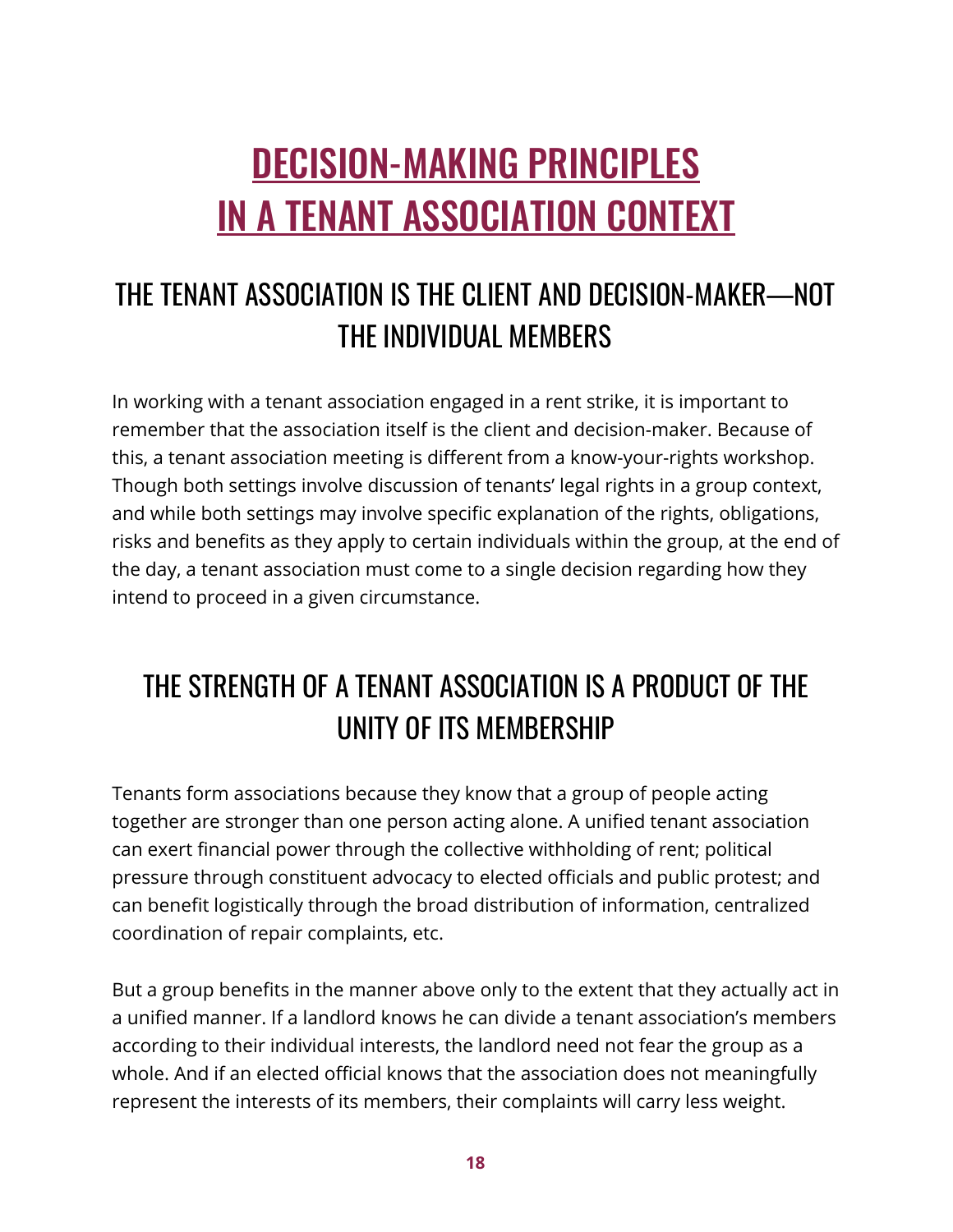Tenant organizers are critical in helping the association to build and maintain this unity. Organizers typically have extensive experience working with groups of tenants and guiding them through the process of identifying their common interests, moving past individual concerns or disagreements, and acting collectively to assert their rights.

# MEMBERS OF THE TENANT ASSOCIATION AGREE AT THE OUTSET TO ACT IN ACCORDANCE WITH ANY DECISIONS OF THE ASSOCIATION

For a tenant association to be meaningfully unified, the individual members must agree to abide with the decisions of the group as a whole. This means that if the association decides that its members will begin withholding rent, all members must withhold rent, and if the association decides to pay, all must be willing to pay. This applies equally to questions of litigation strategy: all members must agree that any individual legal proceedings arising from the tenant association activity will be litigated consistently with the decisions of the group as a whole.

## CONFLICTS OF INTEREST THAT MIGHT ARISE FROM DIVERGENT INDIVIDUAL INTERESTS

Since attorneys may not represent parties whose interests—with respect to the matters of representation—conflict, tenant association members must understand that their legal representation is wholly contingent upon their agreement to act in accordance with the group's decisions. When a member refuses to comply with the group's decisions, and the dispute cannot be cooperatively resolved within the association, the representing attorney may need to navigate thorny ethical issues.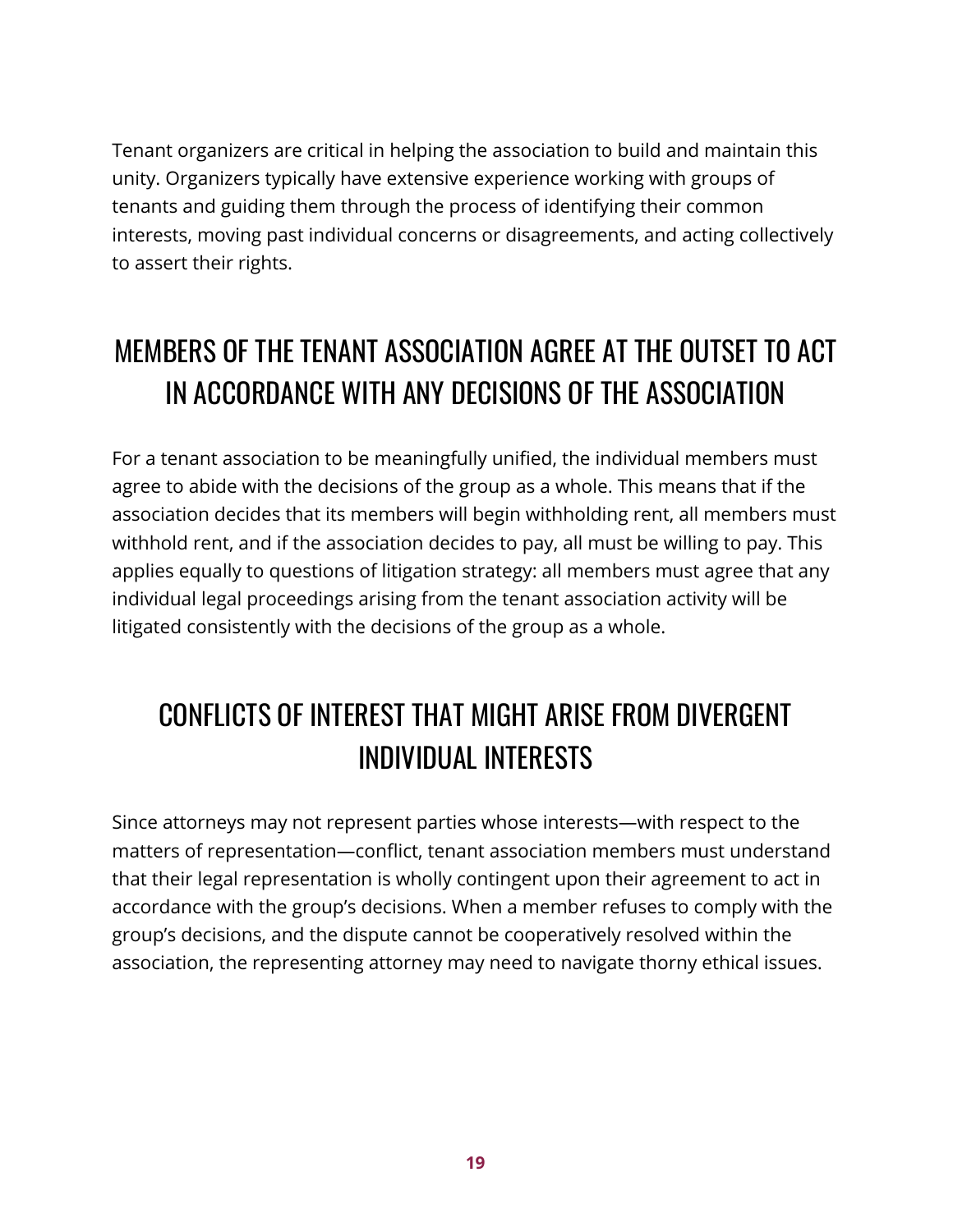# TRUST AND TRANSPARENCY ARE CRITICAL FOR A FUNCTIONAL TENANT **ASSOCIATION**

As a general rule, all business of the tenant association, including legal advice, should be conducted at regular meetings whose time and place have been publicized in advance. In this way, the association's members can fully participate in decisions regarding the association's activities.

Where a tenant association is holding members' funds in relation to a rent strike, all financial business should be conducted at the regular meetings as well, including the collection of rent money from the tenants and the drafting of any checks. Financial reports of the money held by the association should be distributed to the members at regular intervals, or ideally at each regular meeting.

Often, an individual's desire for privacy may lead them to try to consult privately with an association's organizer or attorney regarding matters relevant to the group. This should generally be discouraged.

If contacted by a group member outside the context of a regular meeting on an issue of group concern, the first response should be to defer the question to the next meeting. Remind the individual that you represent the group, and that the question may be of general interest to the rest of the group as well—suggest that it could be added to the next meeting's agenda.

If the issue is pressing and requires immediate response or presents especially significant privacy concerns, the attorney may agree to communicate with the individual in private, but must remain cognizant of the obligation to keep the association and its other members apprised of facts that will affect their cases and collective goals.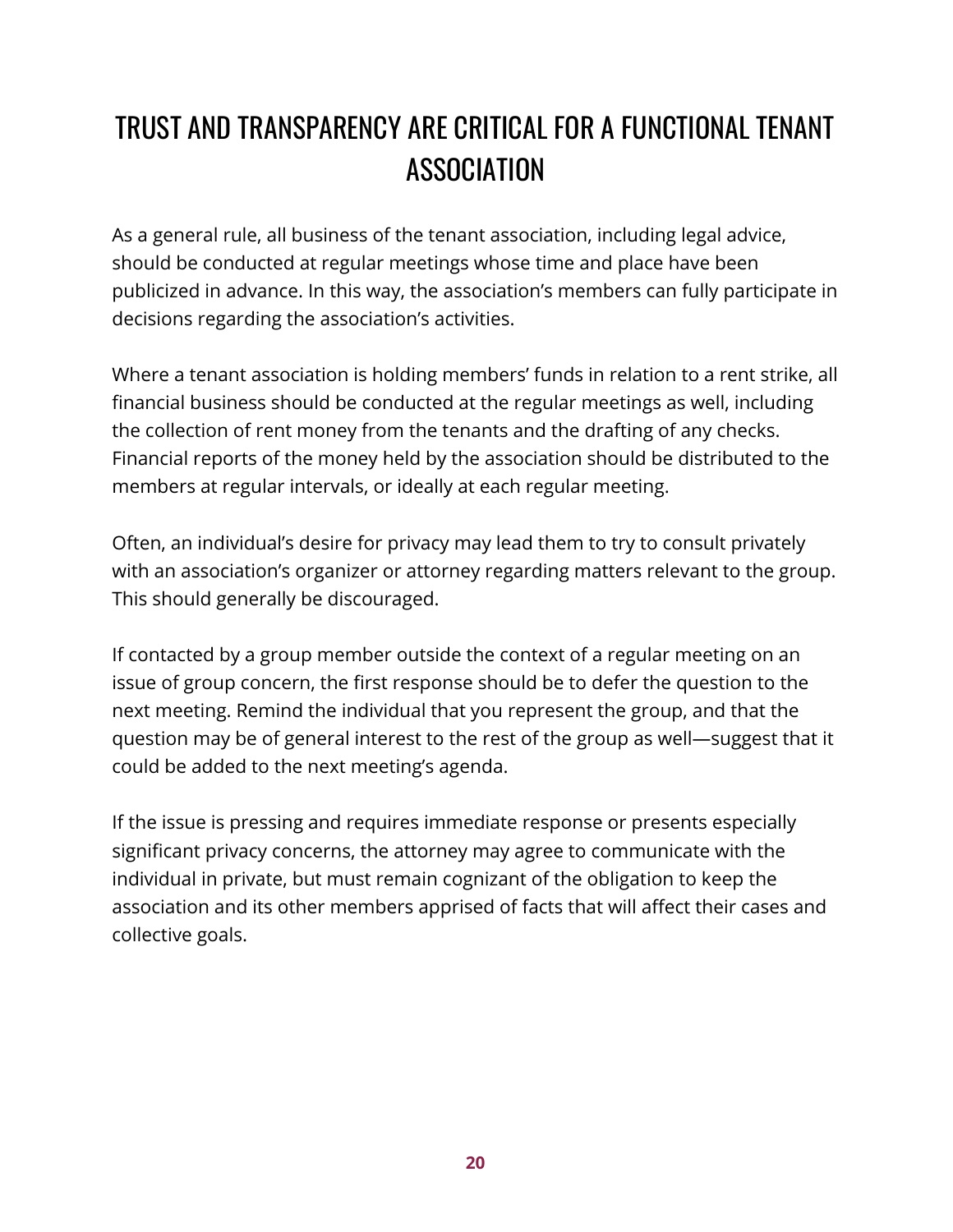## ADVANCE AGREEMENT ON A DECISION-MAKING PROCESS IS ESSENTIAL

Fairness and consistency require that the group identify and adhere to the rules by which the group will make decisions. The following are procedural elements or issues to consider as the group establishes these rules.

#### *A. How will the group make decisions?*

Options range from true consensus—where 100% of members must either agree or consent, and where one member can block a course of action—to a simple majority of 50% + 1. Any arrangement comes with advantages and disadvantages.

Where more support is required for a decision to be made, there will be more buy-in regarding the resulting decisions, but each decision will require more time and effort to achieve, and the inability to agree upon a decision may force the group to abide by an undesirable status quo. Processes requiring less support may be easier to make, but could leave a significant part of the group feeling disempowered.

#### *B. Under what circumstances can decisions be made?*

Are all decisions to be made at a meeting, or can they be made by email? What about by individual calls to an organizer registering votes? If decisions are to be made at meetings, what quorum is required, and are any accommodations extended to those not present to vote by proxy or by phone? If decisions are generally made at meetings, is there a possibility that an urgent situation could arise requiring quick action, and if so, how would any necessary decision be made?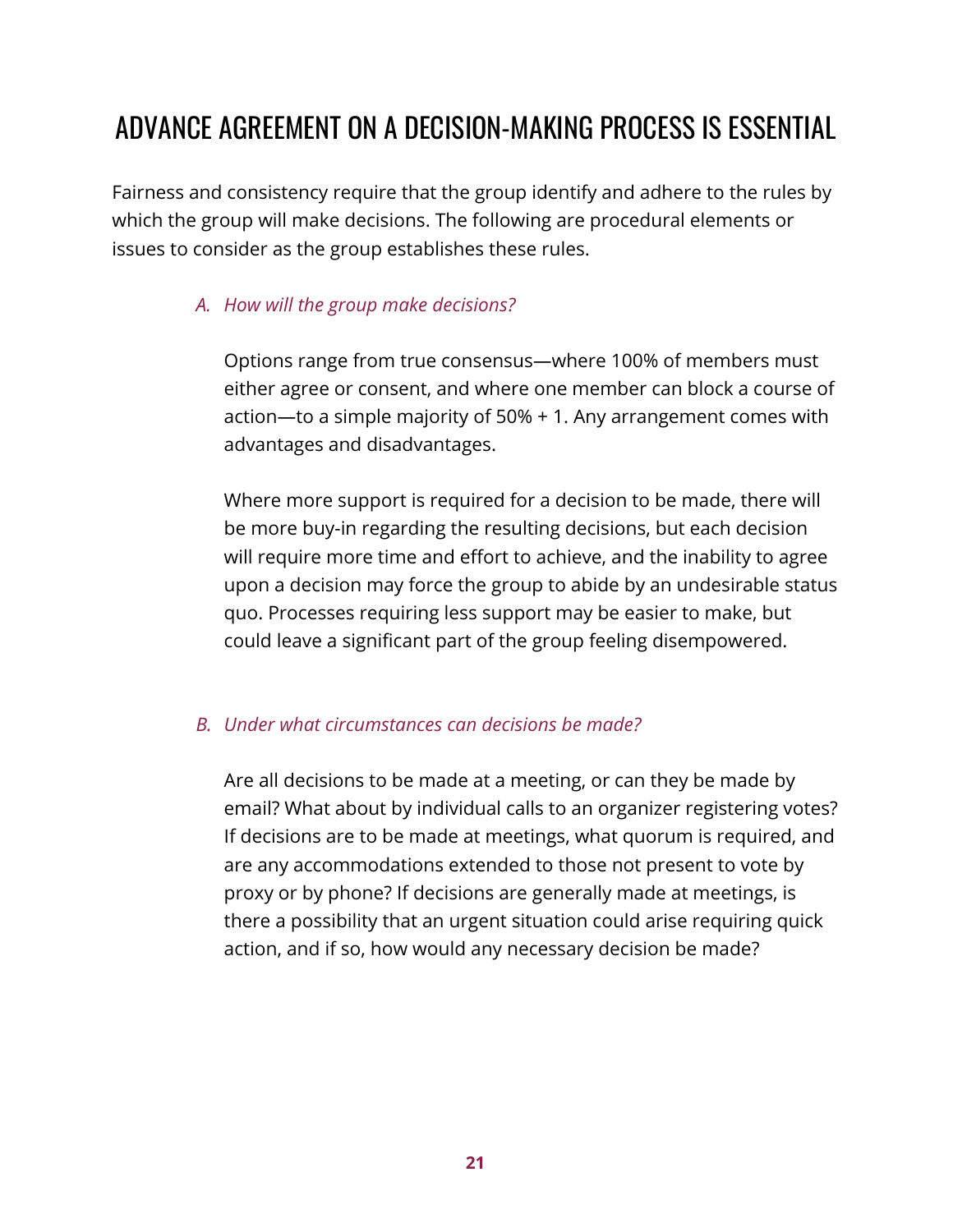#### *C. Should the decision-making process include consensus-building procedures?*

Even where the decisions themselves may not be made unanimously, a group could still elect to include procedural rules intended to build consensus before taking any necessary votes. Procedural elements like minimum discussion time, hearing from all participants, etc., can serve to give members voice and increase buy-in even where a decision is ultimately made by simple majority.

#### *D. Should certain matters be carved out of the group's decision-making purview and reserved for individual members or delegated to representatives?*

A group may decide at the outset or in the course of its efforts that certain things can be left to the personal decisions of the group members, or assigned to specified representatives. For example, a group may adopt a decision in favor of civilly disobedient direct action, but allow individual members the ability to opt out, or it may authorize one member to be responsible for the group's logistical coordination with a superintendent.

Not all of these choices need to be made at the very outset. A nascent tenant association will likely not yet know the full range of decisions that may ultimately need to be made, and potential members may be turned away by an hour-long conversation on parliamentary procedure. Nevertheless, the group should decide at an early date at least a general framework for how they'll make decisions—including the decision-making process itself—going forward. Tenant organizers often have extensive experience in working with tenant associations to build functional decision-making processes, and may have procedures that they promote or prefer. As with all decisions of the tenant association, the nature of the decision-making process should be determined by the tenant leaders themselves with the guidance of the tenant organizer—not by the attorney.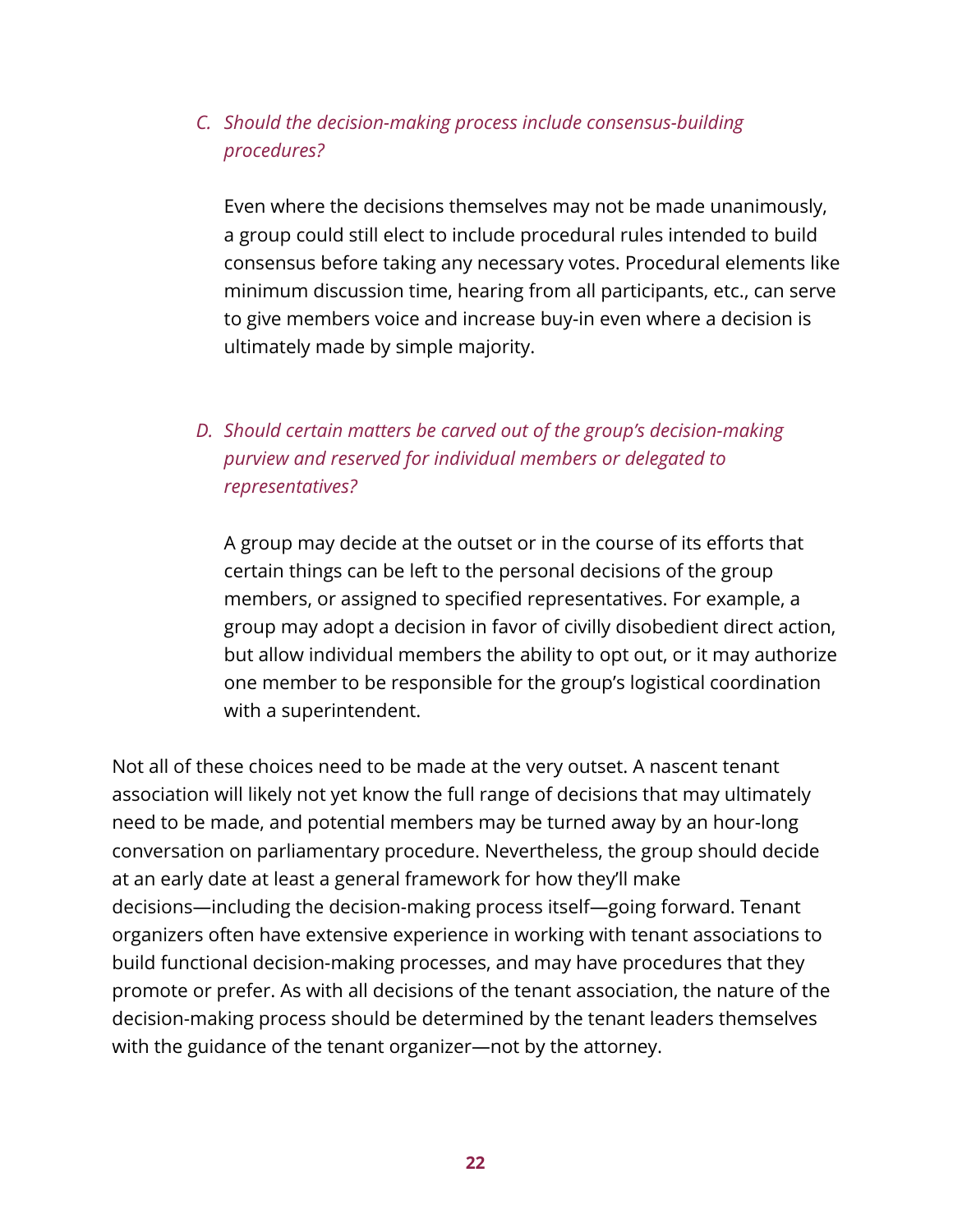# <span id="page-23-0"></span>RENT STRIKE NON-PAY LITIGATION STRATEGIES

Representing tenants who are on a rent strike as part of the statewide campaign to #CancelRent is different than representing individual tenants in nonpayment proceedings in some critical ways that are important for advocates to understand. Litigation strategy in these proceedings must be closely aligned with the campaign strategy. While ethical guidelines for lawyers provide that attorneys have discretion on matters of litigation strategy, rent strike litigation must take its direction from the political goals and tactics determined by the tenant leaders and organizers. Below are suggestions for how that legal strategy might proceed in coordination with tenants and tenant organizers.

#### GOALS

The fundamental objective in representing a striking tenant association as part of the #CancelRent campaign is to support the political goals of the association and the broader campaign. For this reason, the litigation tactics employed in representing a rent strike will differ from those used in an ordinary individual nonpayment proceeding. While an individual tenant facing eviction may simply want their case to be over and the rent to be paid, rent striking tenants deliberately provoke nonpayment litigation in part to use that litigation as an affirmative means of building power. While housing court clearly lacks the authority to cancel rent directly, some goals that tenants and tenant organizers could have for litigation may be:

- Generating visibility for the campaign and its demands from from media and elected officials;
- Increasing political pressure upon relevant elected officials by imposing economic pressure—through nonpayment of rent and attorneys fees—upon the politically influential real estate industry;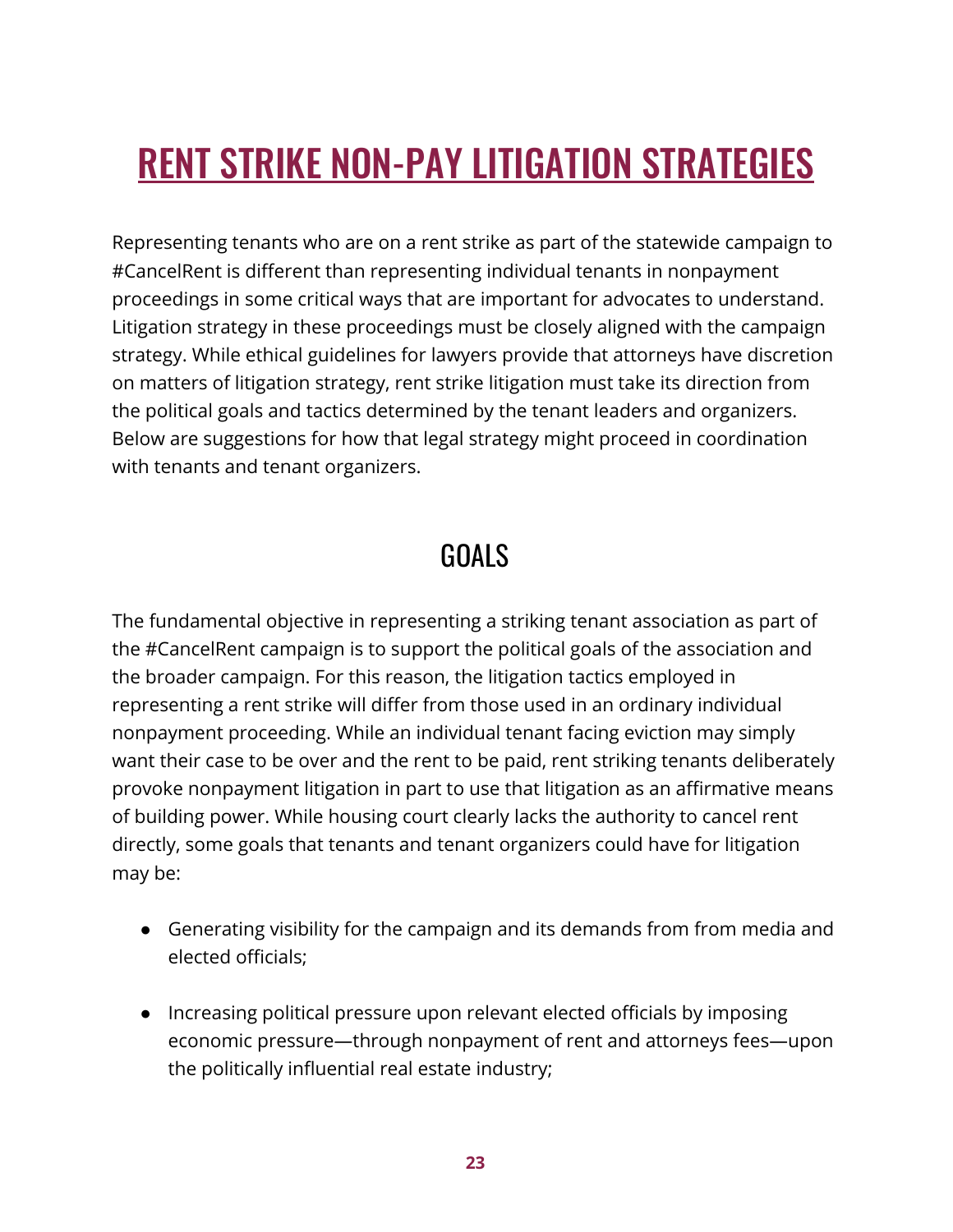- Protecting vulnerable tenants by delaying any potential evictions until the campaign secures the relief it seeks, including the prolonging of the litigation of represented tenants through vigorous advocacy of all available defenses, and, relatedly, by exhausting the capacity of the relevant court systems to delay the eviction of unrepresented tenants;
- Using the litigation as a focal point to support further tenant and campaign organizing.

The above goals, and others identified by tenants and tenant organizers, should be at the center of the discussion of litigation strategy.

#### **DEFENSES**

The following are kinds of defenses to be raised in these proceedings. While most of the defenses themselves are familiar to any tenant attorney, the strategy for how and why to assert them should be discussed with tenants and tenant organizers. Note especially those circumstances where a defense is only available (or viable) for some of an association's tenants. While the delay and expense of having even some nonpayment proceedings dismissed will often justify raising different defenses for different tenants, these different defenses can sometimes impact a group's solidarity or split up proceedings in ways that are undesirable. These possible consequences should be discussed with the tenants in advance.

#### **Traverse Defenses:**

Traverse defenses, relating to improper service of the pleadings or predicate notices, are often waived in the course of typical nonpayment proceedings in order to advance more quickly to the so-called "merits" of the dispute. In rent strike litigation, these defenses should be clearly asserted and vigorously protected. Though any resulting dismissal will be without prejudice to the landlord's recommencement of the case, it will buy valuable time for the campaign's organizing to continue.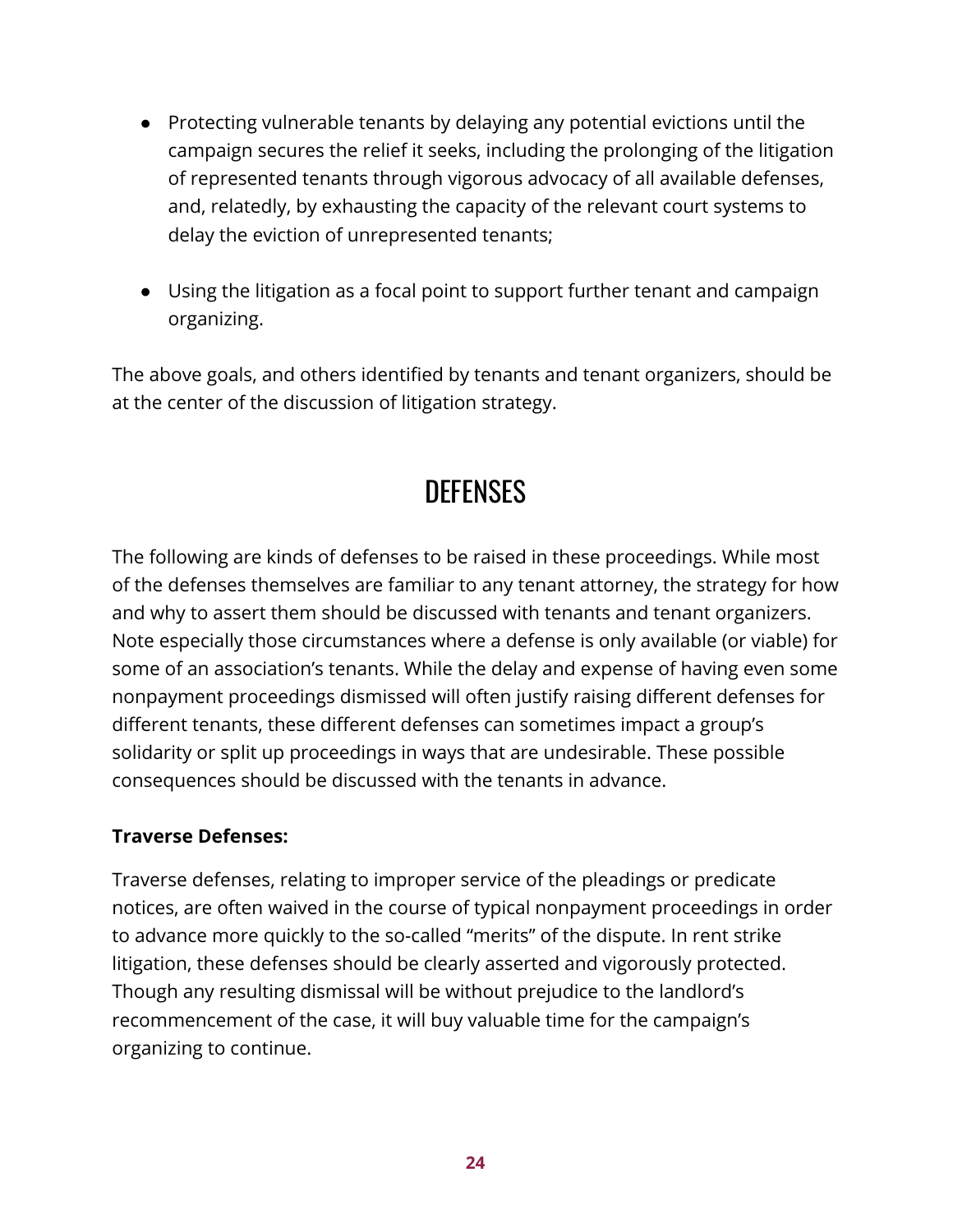#### **Habitability Defenses:**

Raising defenses based on the landlord's failure to make repairs has the benefit of completely defeating the landlord's case or reducing the amount of a money judgment by highlighting landlord negligence and indifference, and may assist in defeating any separate SLAPP litigation. These defenses include:

- **1.** Failure to correct rent-impairing violations under RPL 302-a
- **2.** Breach of the Warranty of Habitability
- **3.** Harassment

In addition, these are often fact-intensive inquiries which may necessitate lengthy evidentiary hearings that might support other campaign goals.

#### **Inability Collect Rent/Registration Defenses:**

Raising defenses regarding the landlord's right to collect rent has the possible benefit of defeating all proceedings at once. These defenses can include:

- **1.** No valid Certificate of Occupancy
- **2.** No valid Multiple Dwelling registration

#### **COVID-19 Related Defenses:**

If the goal of the strike is to force action from the state on cancelling rent due to COVID-19, asserting defenses that arise from this context may benefit the campaign by highlighting the purpose for the rent strike. For this purpose, the ultimate determination of a fact finder on the merits of these defenses may be less important than the fact of asserting them (non-frivolously). Creative and unexpected defenses also have the advantage of putting landlords' attorneys in unfamiliar territory.

These can include:

**1.** Impossibility of performance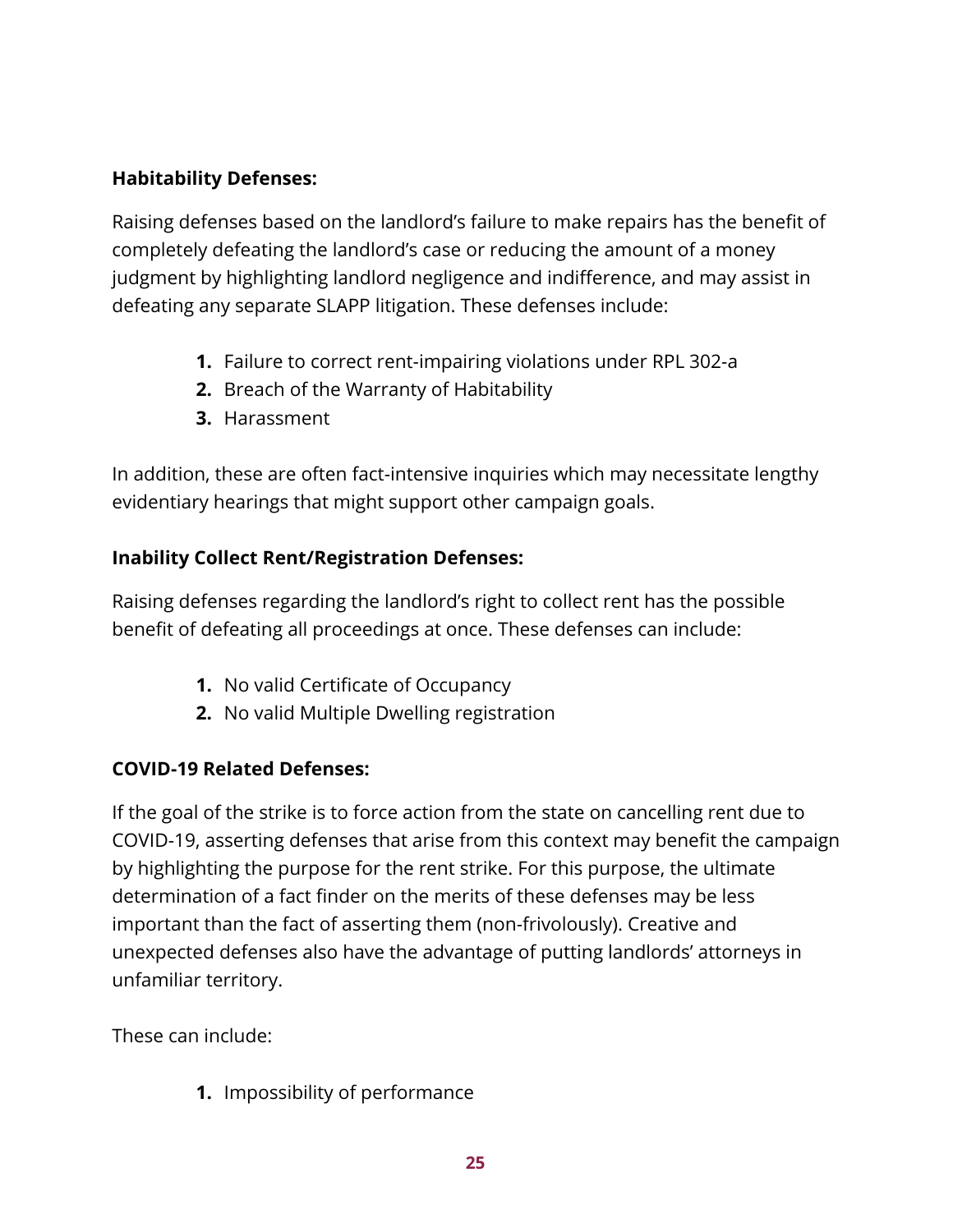- **2.** Unconscionability
- **3.** Force Majeure
- **4.** Economic Infeasibility
- **5.** Unjust enrichment
- **6.** Long-term or permanent stays of judgments in the interest of justice

In raising these defenses, it is critical to remind the court (and oneself) that the COVID-19 crisis is one literally unprecedented in our lifetimes. By the time the initial wave has passed, more than one in five workers may have lost their jobs, including many of the most economically vulnerable and rent-burdened New Yorkers. Defenses that may have struck the court as baseless in February may find new purchase in July.

#### **Other Defenses:**

Other kinds of defenses typical in nonpayment proceedings may be asserted depending on the goals of the tenants and organizers, since many may not apply to units. These include:

- **1.** RPAPL 741 Failure to Plead defenses
- **2.** Defective Rent Demands
- **3.** Failure to provide RPL 235-e certified mail reminders of rent due.
	- a. This is a relatively new defense under the HSTPA that may be worth exploring.
- **4.** Overcharge/Rent-Regulatory Status
	- a. This may have the advantage of shifting the burden onto the landlord to produce documents and records.
- **5.** Laches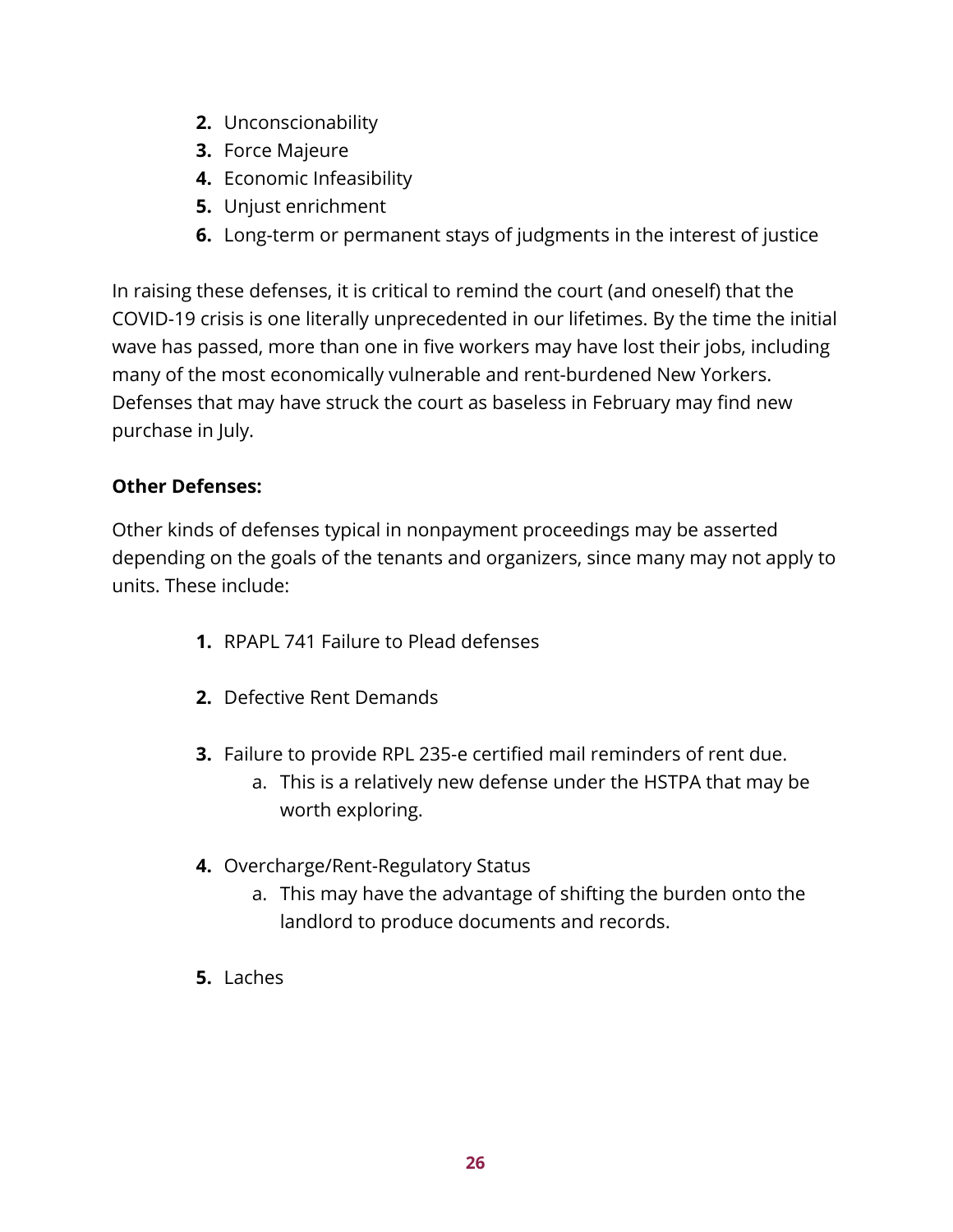## EARLY PROCEDURAL STEPS

#### **Consolidate cases:**

It is important to consolidate all of the cases in a building on a rent strike as soon as possible so that tenants can stand together on the same court dates in front of the same judge, demonstrate their collective power, and allow each court day to be a day of action to show solidarity and strength. Some judges find issue with the word "consolidation" in this context, but will nevertheless allow proceedings to be "joined" for resolution and trial.

Any case brought against a tenant on a rent strike can be consolidated with all others under CPLR 602(a) and NYC Civ. Ct. Act 110(b). The Civil Court Act *requires* consolidation of actions in the same building upon application of any party "unless good cause is shown." In addition, Civil Court Directive DRP 150-A provides specifically that proceedings arising from a common rent strike should be assigned to a common part. This can be effectuated at the time of answering by including the following language in each answer:

> PLEASE TAKE FURTHER NOTICE that this proceeding arises out of a collective rent strike including the participation of several other tenants at the subject building. The Clerk is therefore directed, pursuant to Civil Court Directive DRP 150-A ("Housing Court Initiative." available at: https://www.nycourts.gov/courts/nyc/SSI/directives/DRP/drp150 a.pdf), to override the court computer and assign this proceeding along with all other proceedings arising from the same rent strike to a single resolution part for consolidation and joint disposition. The proceedings arising from the same rent strike include:

- *Landlord v. Tenant 1, et al.*, Index No. 11111 / 2020;
- *Landlord v. Tenant 2, et al.*, Index No. 22222 / 2020;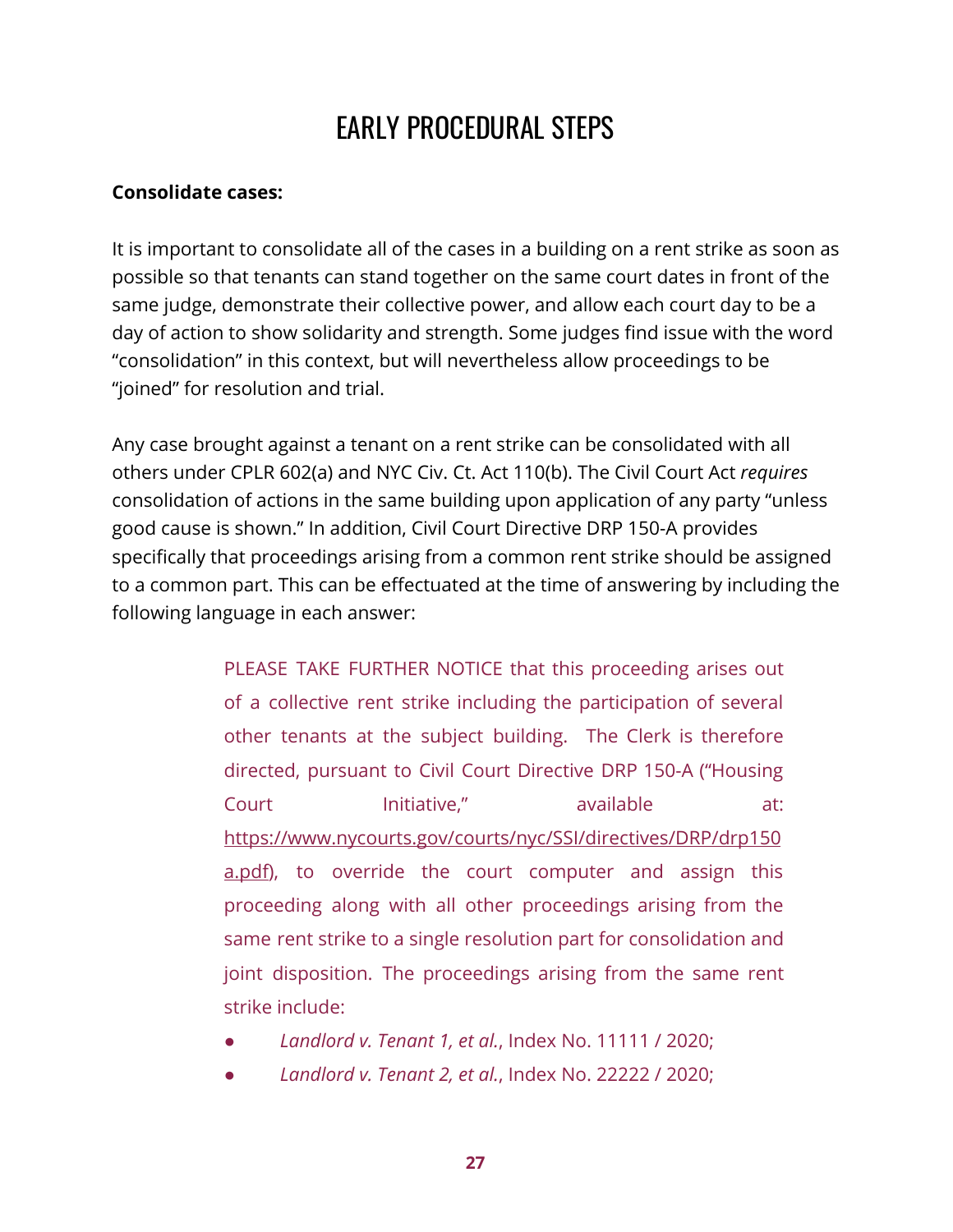#### **Consider Making a Jury Demand if Possible:**

In some boroughs, it may make sense to discuss with the tenants and tenant organizers the strategy of demanding a jury. The benefits of this strategy may be to: increase the chance of success (or nullification) at trial; prolong the proceedings (as there will likely be litigation around striking the demand); put the landlord attorney in likely more unfamiliar and hostile territory which usually improves your bargaining position; and increase the tension and drama of the proceedings.

Although most, if not all, leases will have an enforceable jury waiver clause, situations where you can demand a jury include: where there is no lease agreement; or there is a HOME Agreement or HUD lease that may prohibit and void any jury-waiver provisions.

If it's desirable and possible to demand a jury, it should be done at the same time the Answer is filed (along with an 1101(e) Fee Waiver) to avoid any possible argument that the demand is untimely.

## RPAPL 745 RENT DEPOSITS

Because much of the power of a rent strike comes from the length of time over which nonpayment is sustained, interim court orders directing the payment of rent can deny rent strikers much of their leverage. Be wary of applications for rent deposits or the payment of interim use and occupancy under RPAPL 745 and related case law. Familiarize yourself with the state of the law around such deposits (modified by the HSTPA), and oppose any motions or applications vigorously.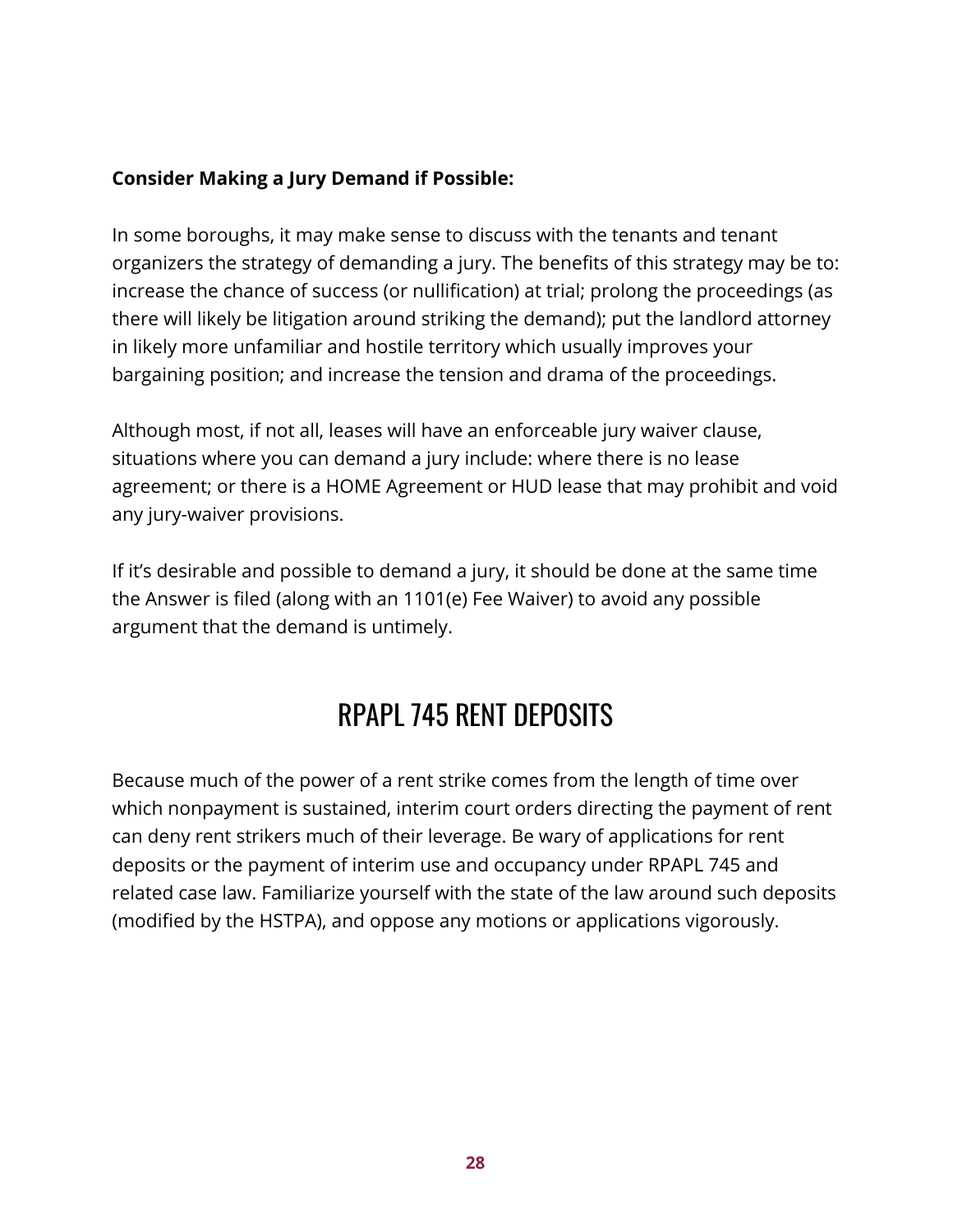## MOTION PRACTICE

#### **Bill of Particulars and Discovery:**

If the campaign strategy involves prolonging the length of the strike and forestalling and judgment and collection, it may make sense to assert defenses in the answer that have a greater likelihood of requiring a bill of particulars or discovery responses, or at least non-frivolous litigation over whether they should be required to comply with the demands.

#### **Motions Disposing of Case:**

One litigation strategy to consider with the tenant association and organizer is bringing motions to dismiss or motions for summary judgment in all cases. These can focus on the specific COVID-related defenses, which would have the benefit of both highlighting the nature of the current crisis, and also applying to every tenant on strike. Bringing motions based on a lack of C of O or multiple dwelling registration may also have the same benefit of applying to the entire building.

## COURT APPEARANCES

Each court appearance is an opportunity for its own action and to draw attention to the larger campaign. Before every court appearance there should be communication with the building tenants and tenant leaders to coordinate on media strategy and any demonstrations done on the day of the appearance.

For example, in coordinating with the tenants and tenant organizers, it may make sense to send a message of solidarity and strength by:

> **1.** All tenants arrive together, and go with the lawyers into the courtroom with the tenants leading the way. Transportation can be provided by the lawyer, the organizer, or the TA.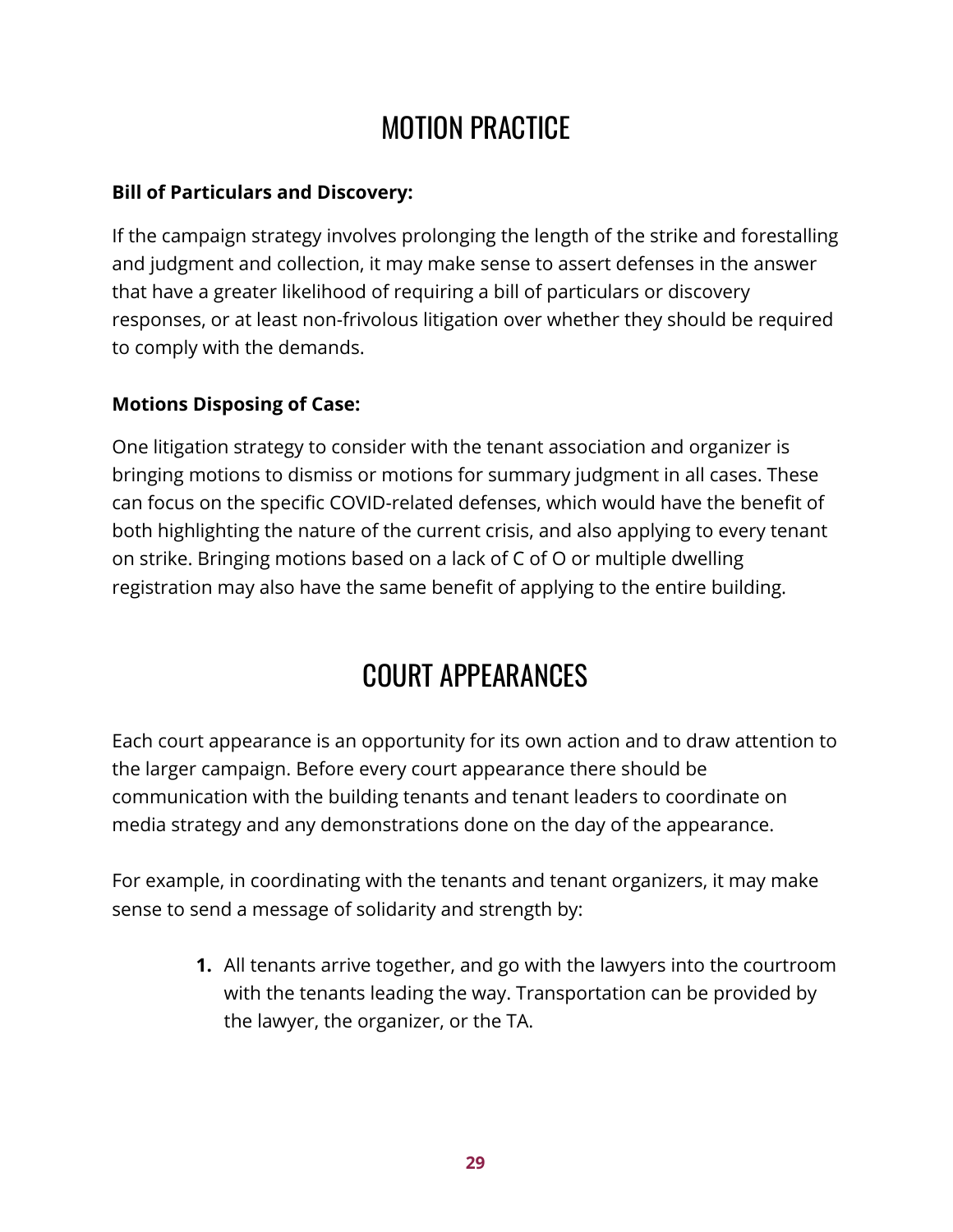- **2.** All tenants sit together in the courtroom as close to the front as possible.
- **3.** Tenants carry coordinated signs or shirts with planned messaging.
- **4.** For virtual court appearances, consider requesting that tenants be allowed to appear by phone and/or Skype, and help coordinate each tenant's virtual appearance. A virtual call with many participants will demand the attention of the Judge.

#### SETTLEMENT VS. TRIAL

While the vast majority of individual nonpayment proceedings settle, in the context of the rent strike campaign to #CancelRent, there may be additional value in proceeding to trial. Trials give tenants the opportunity to go on the record to discuss the issues relevant to the rent strike and nonpayment proceeding. They also take considerable time and resources to litigate, and a packed court calendar may mean that a trial could be adjourned months in the future.

## POST-JUDGMENT PRACTICE

In the event that a possessory judgment is issued against some or all of the rent striking tenants, the following post-judgment practice often closely resembles that of standard nonpayment litigation, involving efforts to seek additional time to make payment or stay any eviction, and to help the tenants secure any necessary financial assistance.

In some cases, tenants may wish to go further in their campaign, continuing to resist payment even under threat of eviction. They may collaborate on related direct actions like eviction blockades. Although these plans may fall clearly outside the realm of typical nonpayment practice, and while they may not be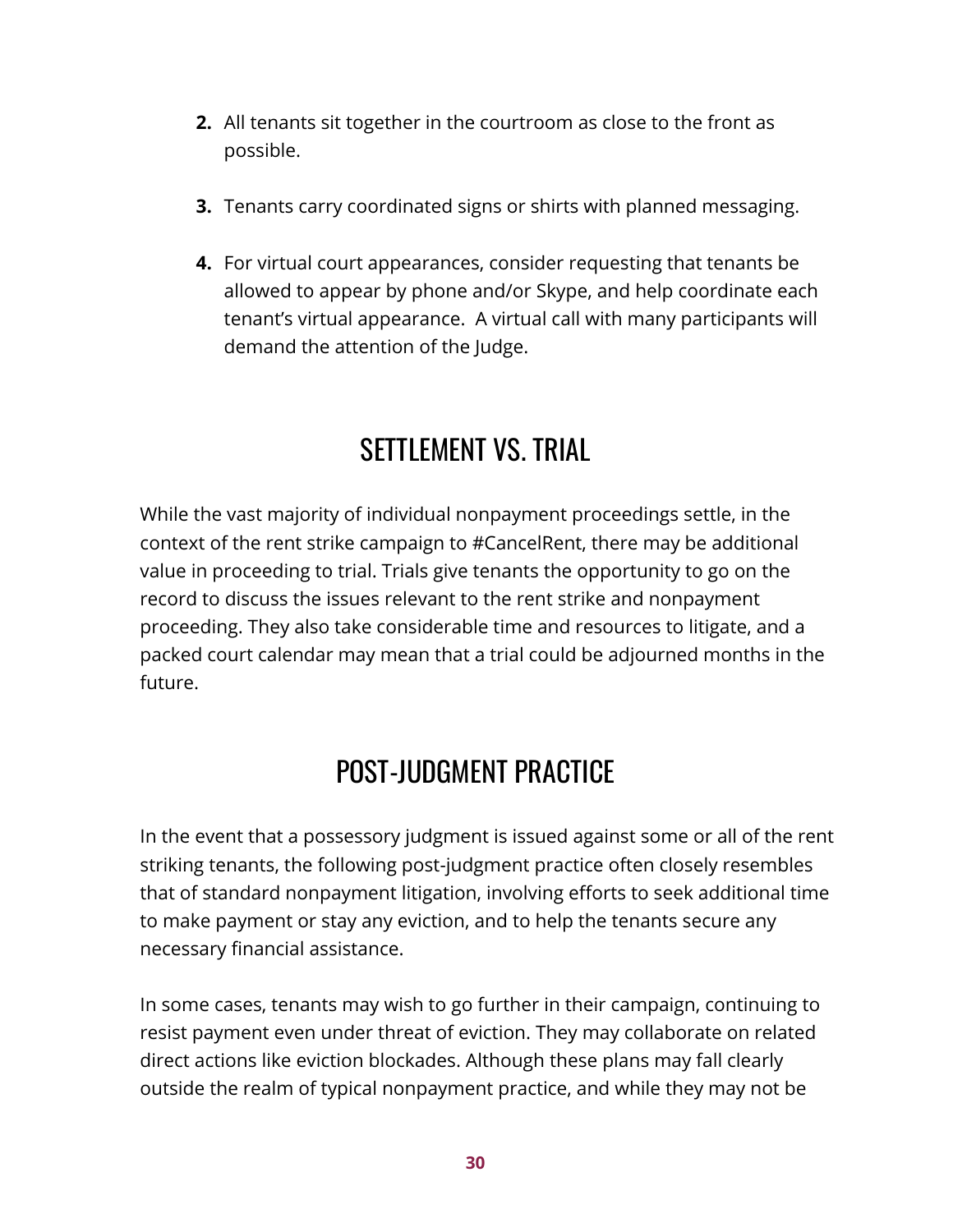best calculated to preserve a particular tenancy, the group may nevertheless determine the course of action to be warranted in light of the goal of supporting the broader campaign. As an attorney, one must, of course, inform the tenant association of the risks associated with a tactic like this, but upon their informed decision, the attorney should support and advance the group's chosen course of action.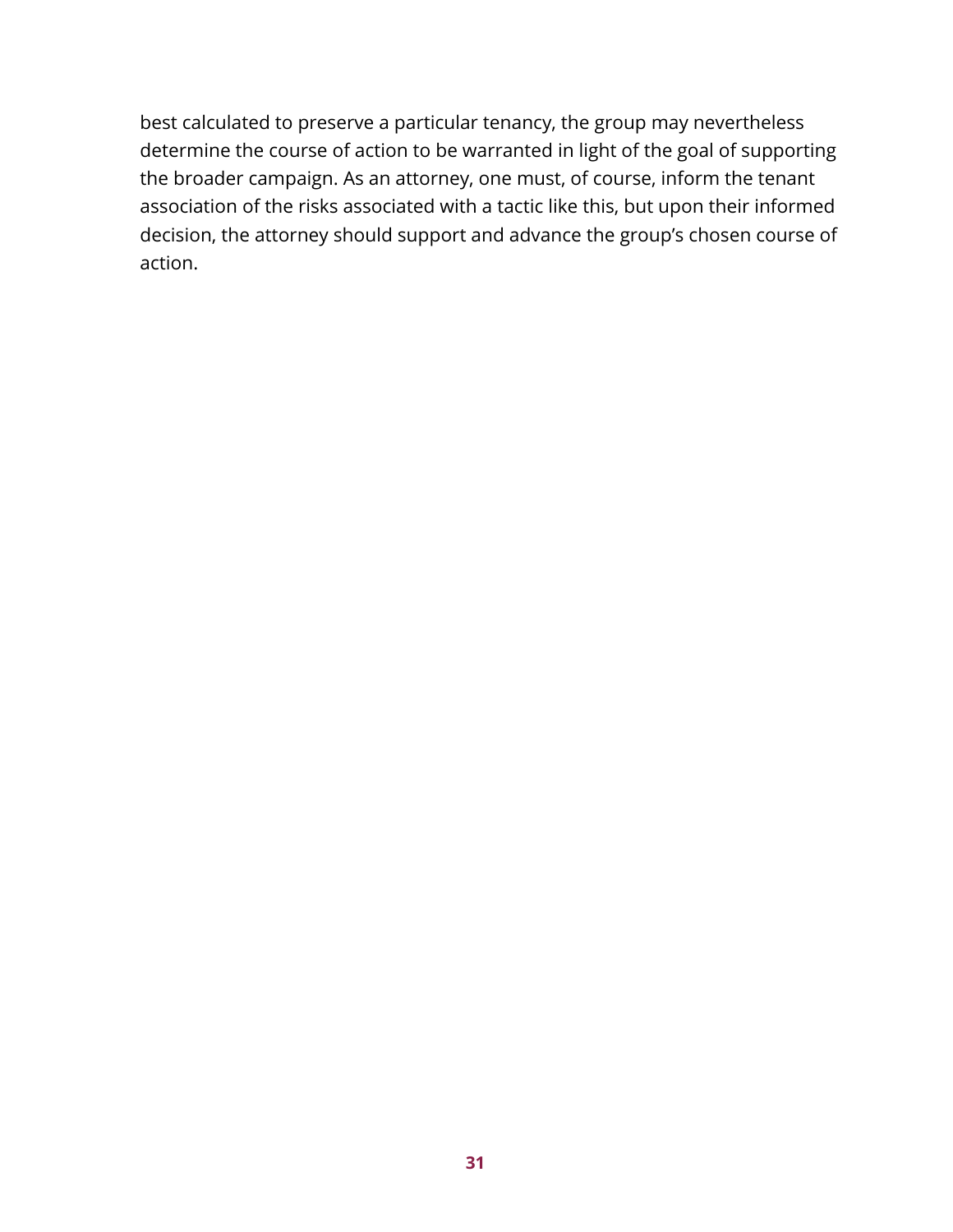# MEDIA STRATEGIES

<span id="page-32-0"></span>To the extent that the CV-19 rent strike is a coordinated political action that is led by tenants and organizers, decisions regarding media will be principally made by tenants and organizers. Media regarding a legal action that is part of a broader political campaign serves to shape the narrative, create broader interest and support for the goals of the campaign, democratize information, and apply pressure to the campaign's targets and our adversaries in the legal case.

As with all aspects of the COVID-19 rent strike legal support, media strategy will be decided upon through clear communications and following the decision-making protocols described in this Guide. There are certain key guidelines that attorneys and legal advocates should follow when it comes to media:

- In general, decisions about whether to seek media coverage, when and how to do media events, and the messaging for media will be made by tenants and organizers.
- Legal support teams can expect to be kept in the loop about any plans for media coverage and consulted about whether media plans might impact the legal side of the action in some way. The legal support team should carefully think through potential legal and strategic impacts media might have and clearly communicate that information to the organizers and tenants. Ultimately, however, the decisions regarding the media plan will be made by the organizers and tenants.
- Media coverage should center tenants and organizers, not attorneys. Media coverage should strategically focus on the political action and the messaging of the campaign, rather than the legal action. To achieve this, attorneys providing COVID-19 rent strike support need to actively work to counteract mainstream media's tendency to focus on lawyers, professionals and the legal sphere, by doing the following: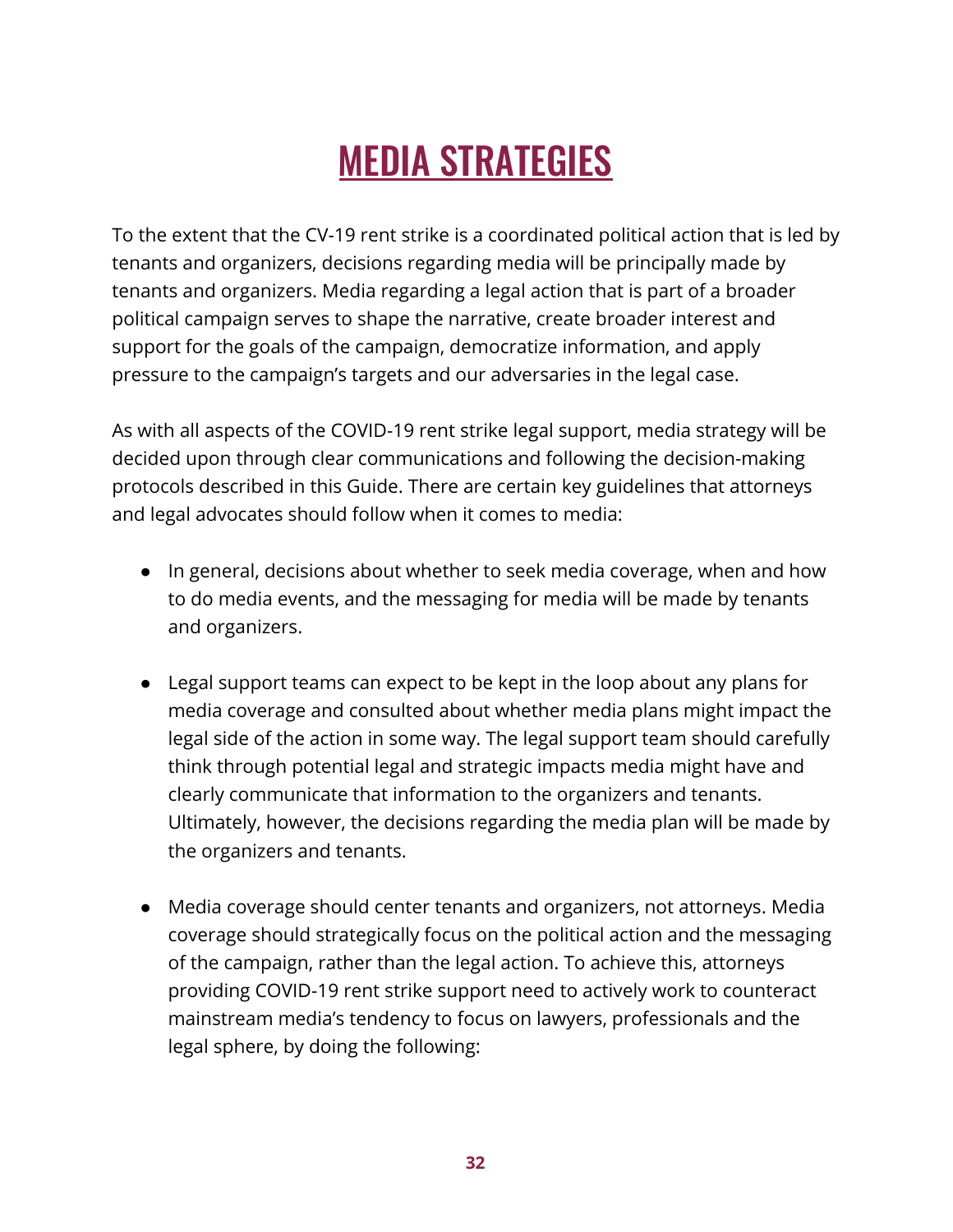- Attorneys/advocates should always follow the lead of organizers and tenants when media is planned and executed.
- Attorneys/advocates who are contacted by the press should direct media inquiries to the designated organizer/tenant point person.
- Attorneys/advocates should only give quotes/interviews to press after prior agreement with the tenants and organizers
- Any quotes or interviews given by attorneys/advocates should center tenants rather than the attorney, and should be consistent with agreed upon messaging and media strategy
- Attorneys/advocates should also try to counter dominant tendencies in mainstream media, which for the attorney/advocate can include: emphasizing the systemic nature of issues rather than individualizing them; emphasizing political rather than individual solutions; countering racist, sexist, elitist, and other oppressive characterizations; challenging the normalization of the legal system's violence; exposing the power and wealth imbalance between landlords and tenants more broadly, and more.
- During media events, attorneys/advocates should not occupy center stage and should be guided by tenants and organizers to determine their participation. This is something that the legal support team should proactively consult with the organizers about prior to any event, in order to clearly understand how the organizers would like them to participate. For some media events, tenants and organizers might decide that it is better not to have attorney participation at all.

Press advisories, releases, and other press materials will generally be prepared by the organizers. However, attorneys will generally be asked for their feedback and may be asked to either contribute quotes or help with the drafting of these documents. At different times, media activity in this campaign may relate to specific buildings, particular neighborhoods or boroughs, or it may involve the whole campaign. Legal support teams need to be prepared to be nimble and to expand/contract their communications and consultation depending on the organizers' media strategy.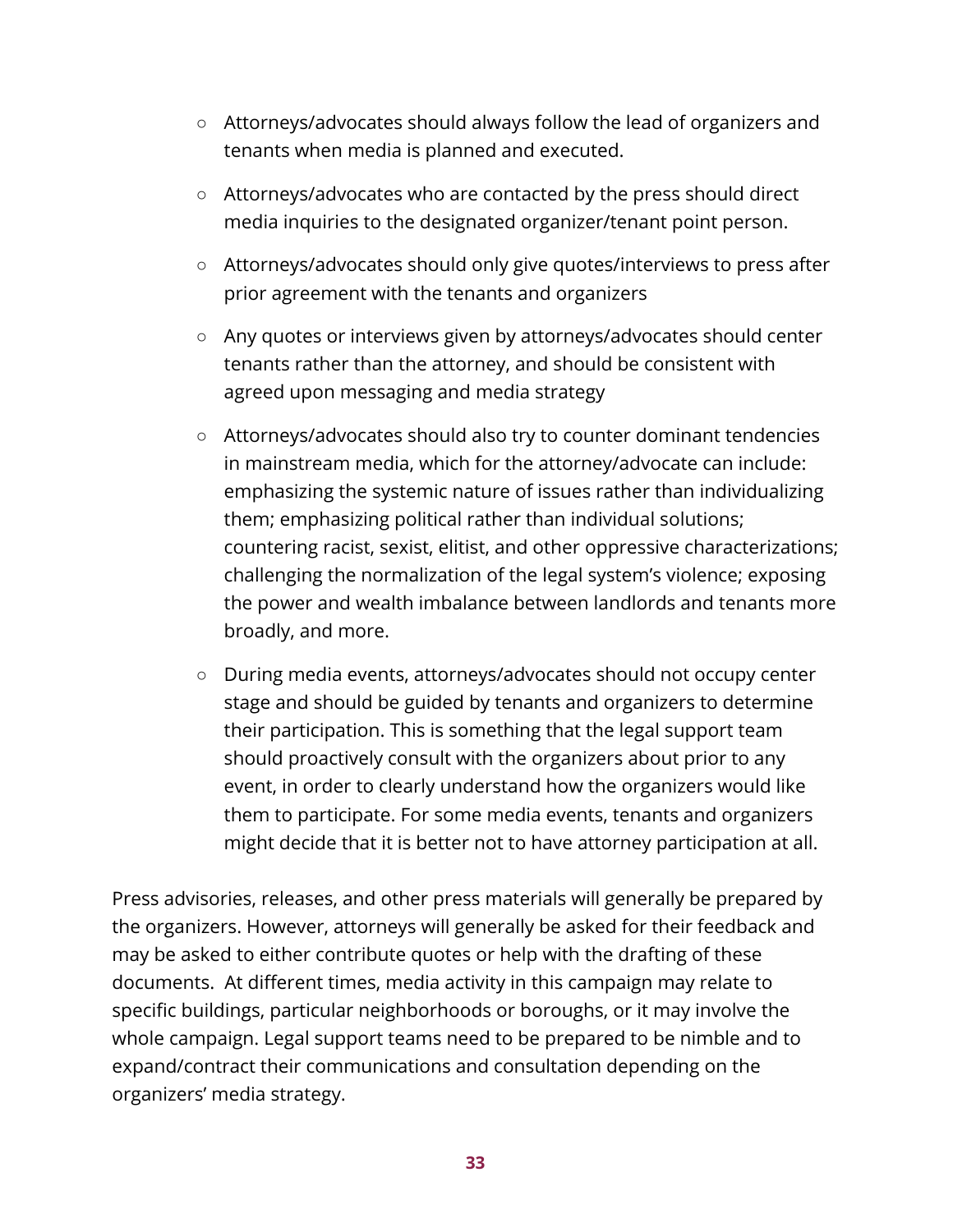# RENT STRIKE ESCROW ACCOUNTS

In a "traditional" rent strike, wherein the tenants of a single building or portfolio collectively withhold rental payments in order to extract concessions from a particular landlord, it is essential that the withheld money actually be *held*.

The promise of prompt payment of any agreed upon sum from all tenants is a significant factor in why the landlord might come to the table and negotiate seriously with the tenant association.

Rent strike escrow accounts—either true escrow accounts held by attorneys, or other tenant association bank accounts—are a common practice to ensure that tenants' withheld rents can be securely held, accounted for, and promptly paid out when and where appropriate.

During the COVID-19 rent strike campaign, the simple reality is that not all rent will be or can be held. Much of the impetus for the campaign comes from the fact that massive numbers of tenants simply don't have the money to pay.

For this reason it is not clear what role, if any, escrow accounts will play in the rent strikes commenced as part of the campaign. Nevertheless, this document is a resource for any group which does wish to establish an escrow account.

## TENANT ASSOCIATION BANK ACCOUNT

Most major banks will (or should) allow a tenant association to open up an unincorporated business checking account in its own name.<sup>1</sup> In order to do so, the tenant association will need a few different documents:

**1.** Employer Identification Number

To open a bank account, a tenant association will need to generate an EIN for itself on the website of the Internal Revenue Service. This can

<sup>&</sup>lt;sup>1</sup> See, for example, this [information](https://www.chase.com/content/dam/chasecom/en/business-banking/documents/unincorporated-business-checklist.pdf) sheet from JPMorgan Chase Bank.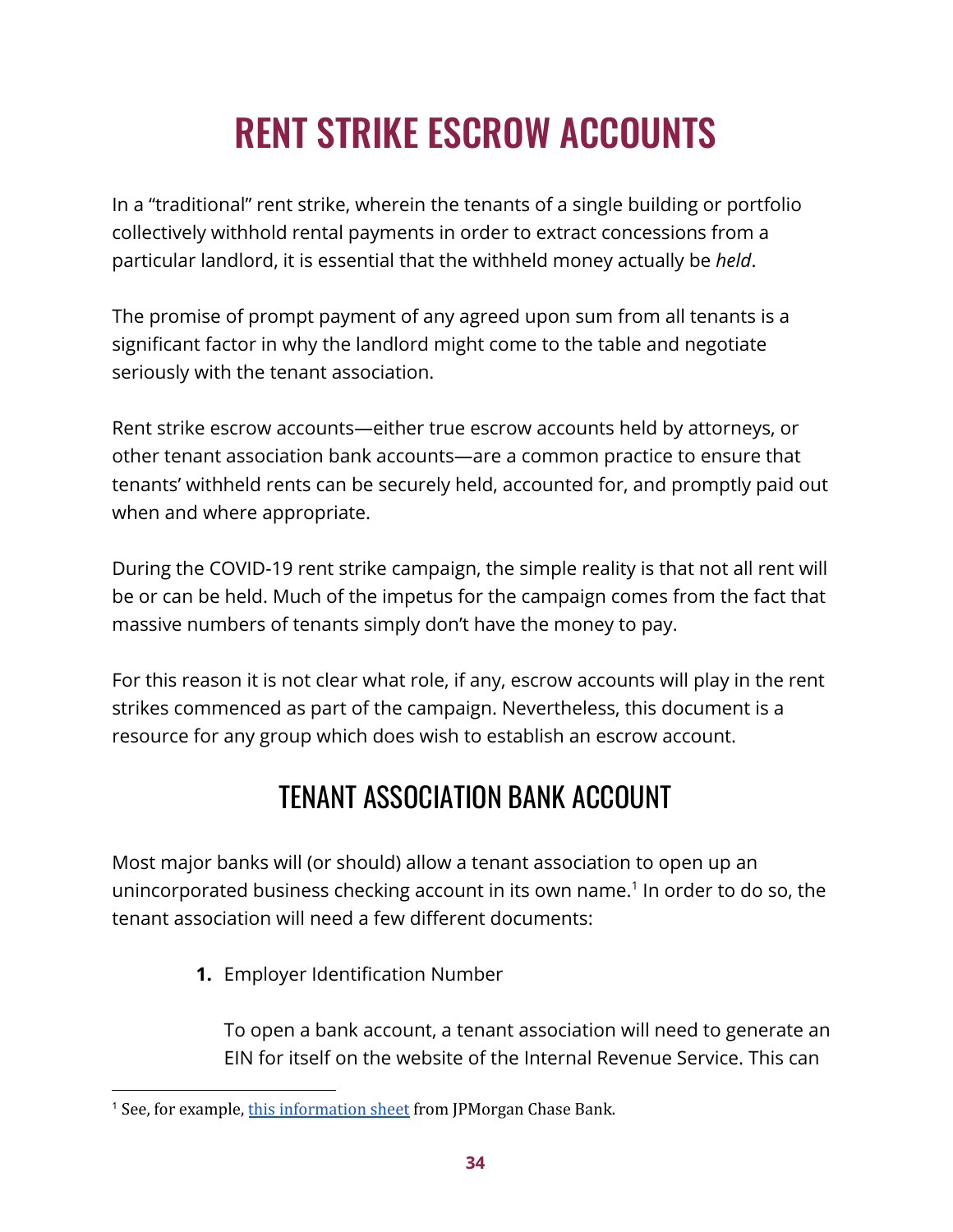be done [here.](https://www.irs.gov/businesses/small-businesses-self-employed/apply-for-an-employer-identification-number-ein-online) A member of the tenant association will need to volunteer as the "responsible party" and use their personal social security number to generate the EIN. The IRS will also ask what kind of entity the EIN is for—there is an option for Block/Tenant Association.

**2.** Meeting minutes/resolution

Next, the association will need "meeting minutes" from a meeting identifying and signed by officers of the association (including the president and secretary) and authorizing the officers to open an account with the banking institution. These are short letters on association letterhead, explaining that the association met and voted to allow certain people to open a bank account on behalf of the organization. The minutes should be signed by president and secretary. Often tenant associations don't have permanent officers, but the group can designate individuals to these roles temporarily in order to satisfy the banks' requirements.

**3.** Proof of identity for signers

Finally, the bank will require adequate proof of identity for the designated signers on the bank account. It may be wise to contact the bank branch in advance to determine how many identifying documents are necessary, and what forms are acceptable.

Note also that many banks are unaccustomed to opening accounts for tenant associations, and may raise baseless concerns or additional procedural hurdles. Tenant associations who encounter difficulty opening accounts may benefit from additional advocacy from the attorney.

#### **When holding rent strike money in a tenant association bank account, the biggest concerns are security and accuracy of records.**

**First:** Before they will feel comfortable depositing their own funds into the common account, tenants must be certain that their money will be secure there, and free from embezzlement or mismanagement.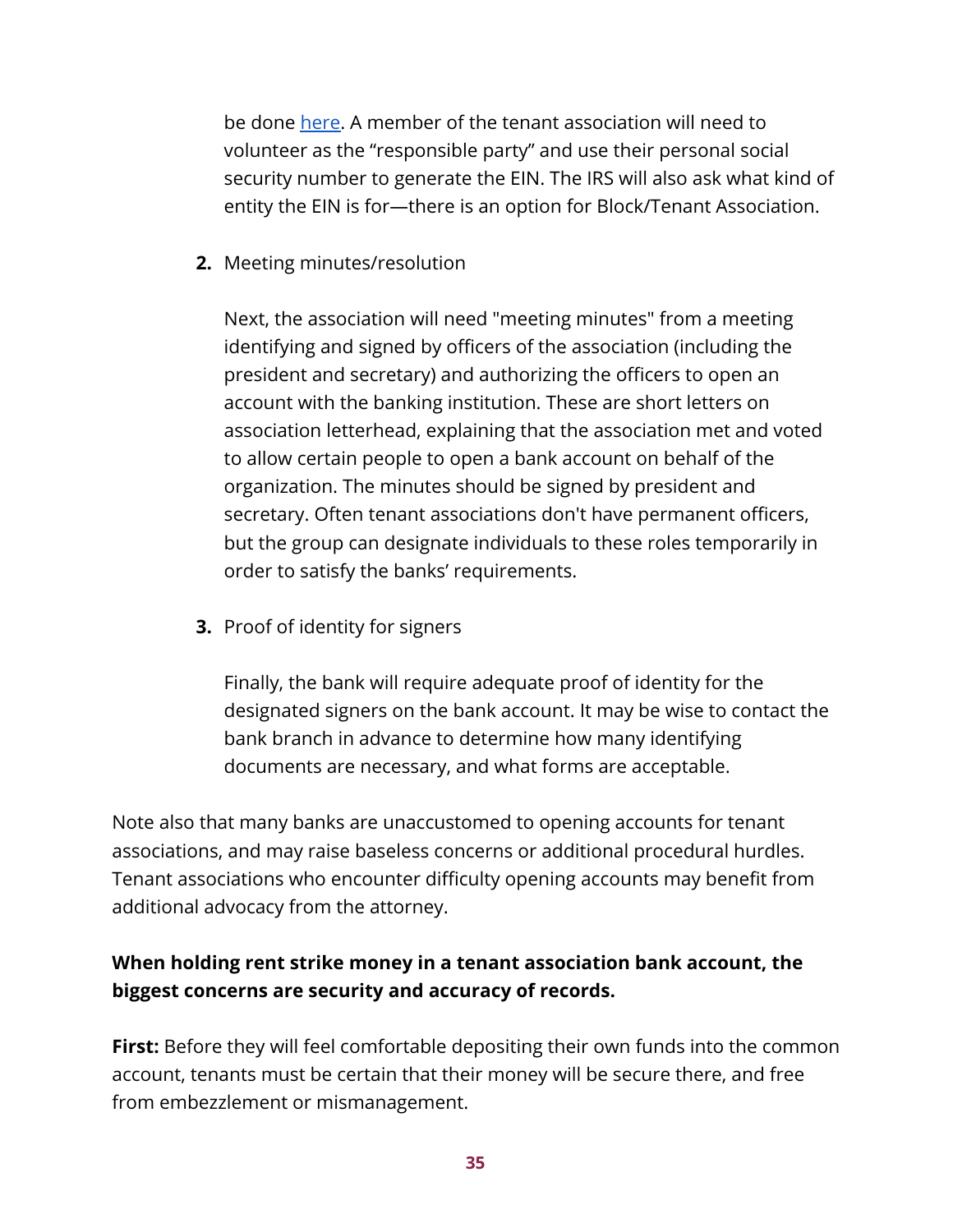Tenant association accounts are secured through a "separation of powers" approach which distributes signing authority and possession of the checks and records widely.

As an initial matter, it is essential that there be multiple signers for the account. There should be at least three signers registered with the bank, and at least two signatures should be required for any check or withdrawal from the account.

Additionally, the checkbook and the account records should not be held by any of the individuals with signing authority.

Often, a best practice is to have these documents held by the tenant organizer, who is not established as an authorized signer. This way, funds may only be drawn from the account when at least three people come together, including two tenants and the tenant organizer.

Ideally, all deposits should be accepted and all checks should be drafted at regular meetings of the tenant association, in full view of all members.

**Second:** it is critical that the account's records are up-to-date, accurate, and regularly circulated among the association members. These records should reflect clearly the dates and amounts of each deposit made by each tenant, along with information about the tenant's monthly rental obligations in order to discern whether a tenant is "falling behind" in their deposits.

Additionally, it should reflect any disbursement from the account, and whose money that disbursement was drawn from. An example of rent strike record-keeping is available [here.](https://docs.google.com/spreadsheets/d/1pCHX18Mp2QoavzqI_76bTdhnnGqMw8oT90a1YZnmnZI/edit?usp=sharing)

# ATTORNEY-HELD ESCROW ACCOUNT

Where amenable to the tenant association and the attorney's law firm, rent strike funds may be held in escrow by an attorney. Most law offices have existing escrow accounts and established recordkeeping procedures for client deposits in order to ensure that firms comply with relevant laws and regulations, including Judiciary Law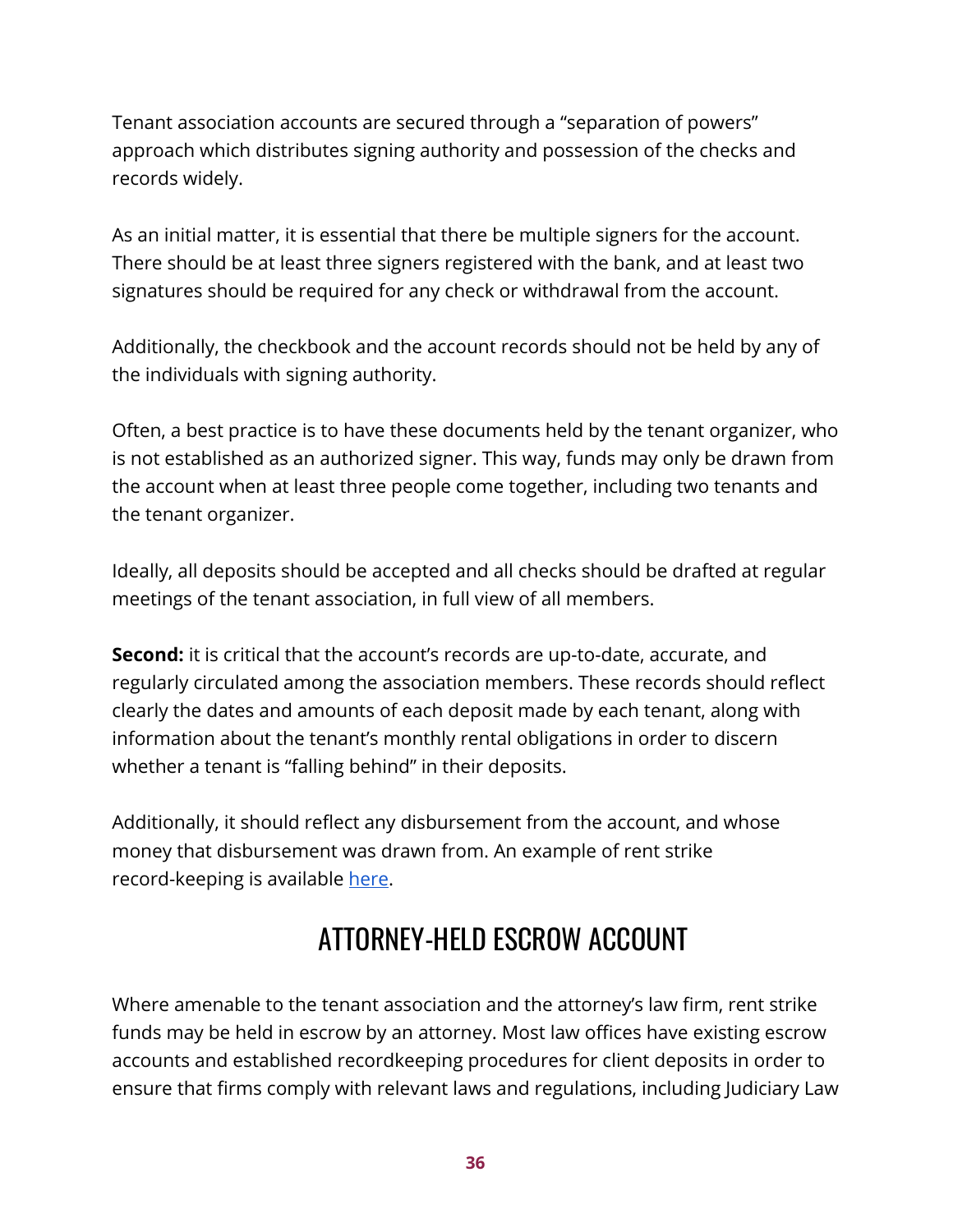§ 497 and Rule 1.15 of the Rules of Professional Conduct. Attorneys should consult with their firm's management for more information about these specific procedures.

Where an attorney escrow account is used, the attorney or their firm must assume several of the logistical responsibilities that otherwise might be within the purview of the tenants or organizers. These include arranging for the deposit of tenants' funds; drafting checks; and documenting account balances and producing reports for the tenant association.

One practical difference between an attorney escrow account and an account held by a tenant association is that a court may feel more comfortable placing restrictions upon attorney-escrowed funds.

Where a court restricts the use of escrowed funds during litigation, this may reduce the flexibility of an association to use these funds for emergency needs, to "repair and deduct", etc.

## RENT OBLIGATION MONITORING ABSENT RENT COLLECTION

Even where a tenant association participating in a COVID-19 rent strike decides against collectively depositing withheld funds, they should still be deliberate in tracking the amounts of money owed by individual tenants and the association as a whole. These records will keep members of the association apprised of relevant facts (and risks) as the strike continues, and may be useful data to share with the media. An example of a spreadsheet for keeping these records is available [here](https://docs.google.com/spreadsheets/d/1tfWBb-Okyxl9hLj0-uJYx4MT9Kv-h7qPYQljx89taxQ/edit?usp=sharing).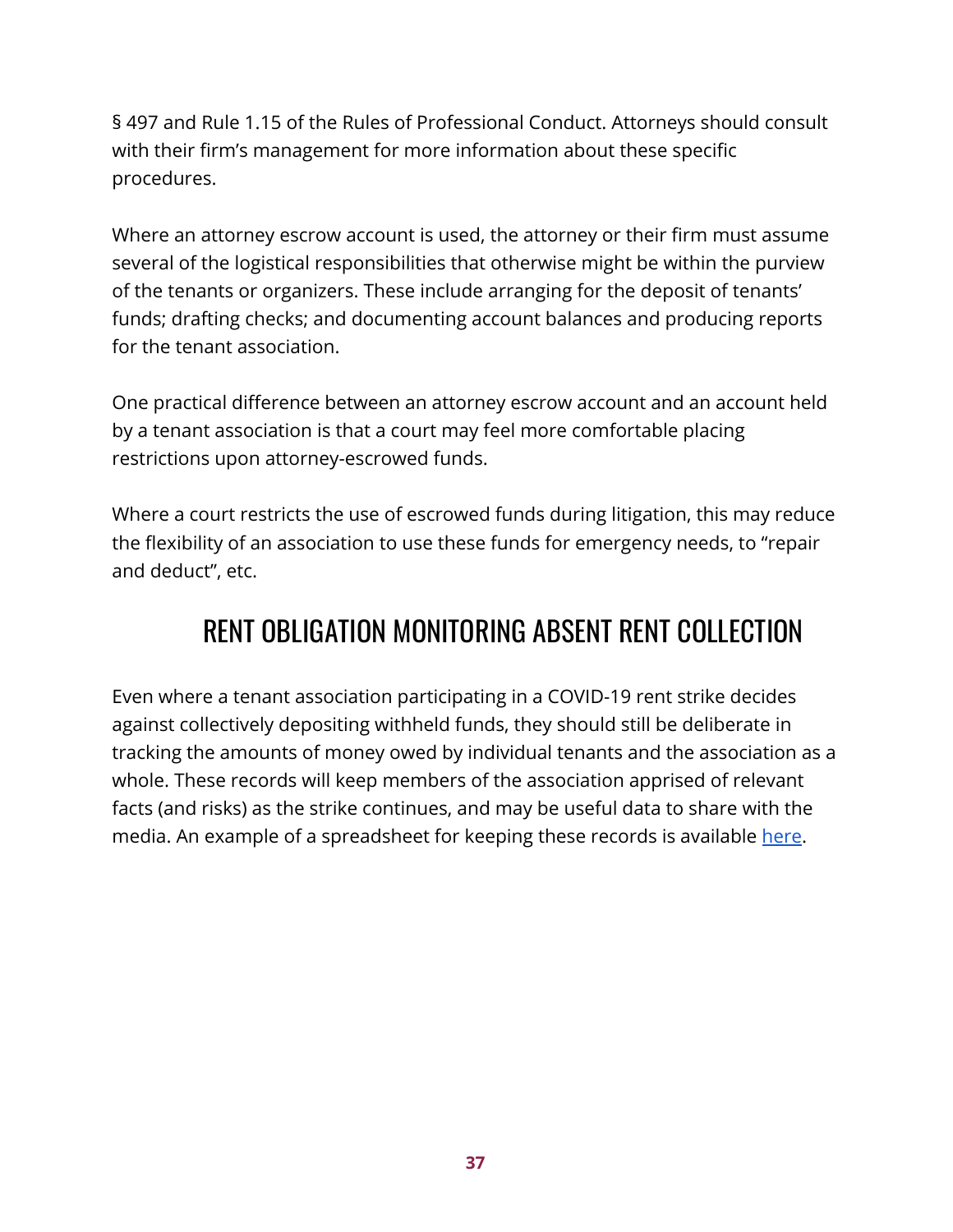# DO'S AND DON'TS FOR ATTORNEYS

In summary, here is a quick guide of what to do and what not to do as an attorney representing tenants in a rent strike:

# DO

- Listen to the rent strike participants, foster group decision making, and take your lead from them.
- Contact the rent strike participants regularly to update them on the case, so they are aware of the posture of the case and are empowered to take an active role in their litigation.
- Consult the tenant group regarding legal strategy as well as broader objectives.
- Explain all the risks and benefits of any strategy or decision, but understand the final decision of what route to take is determined collectively by the rent strike participants.
- Adhere to all legal ethics in your practice.
- Follow the lead of the organizers to support pre-litigation actions and organizing, such as developing collective decision making procedures, conflict waivers, managing a rent strike account, etc.
- Be aware of any conflicts of interests between tenants and make sure you have their informed consent and waiver where necessary.
- Research all relevant laws and facts.
- Be creative and aggressive in your litigation strategy.
- Ensure litigation strategies, decisions, and public statements are closely aligned with the campaign's goals.
- Help rent strike participants with non-legal direction action.
- Ensure tenants who speak a different language receive translated information and you speak using an interpreter.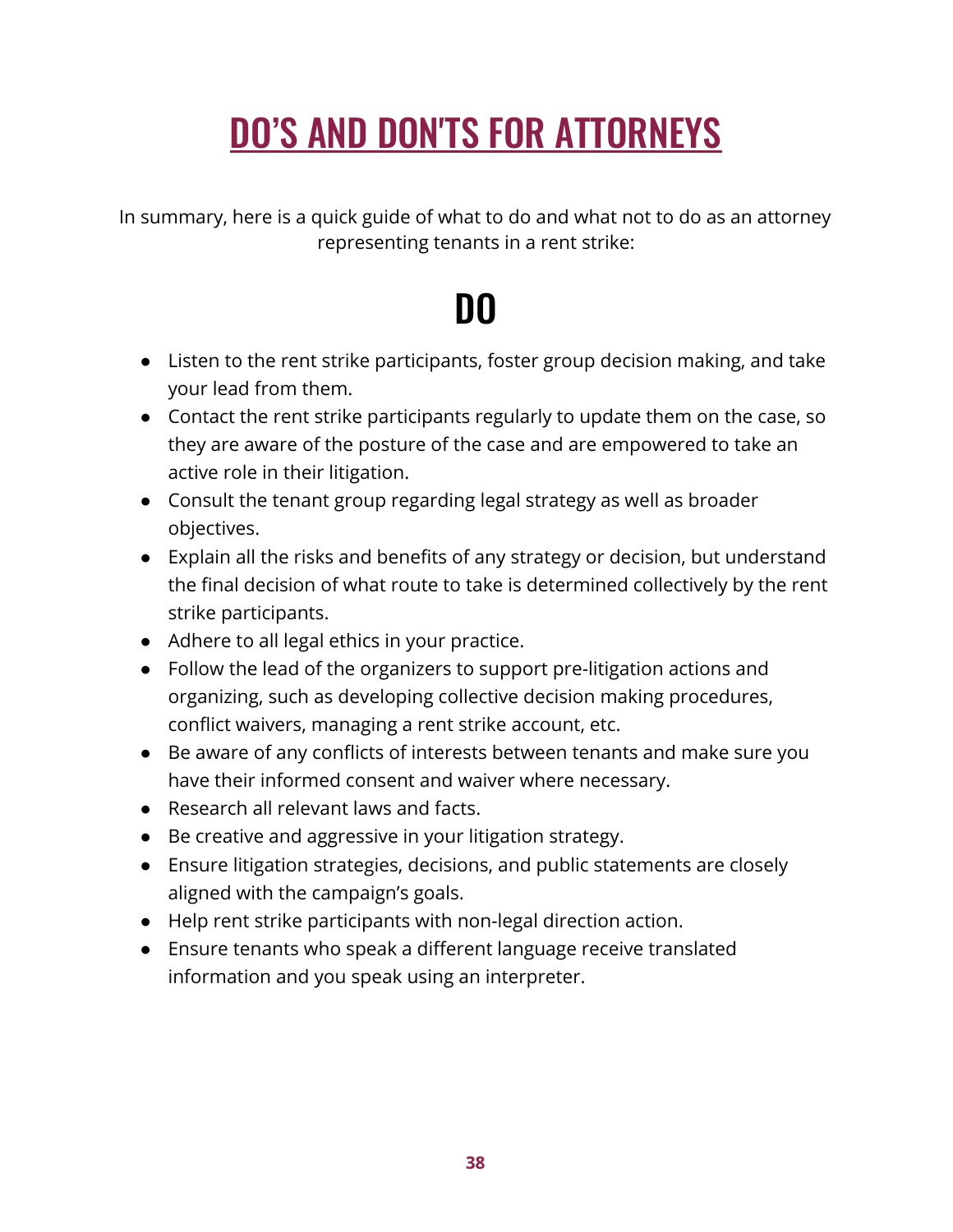# DO NOT

- Take the spotlight! Rather, the tenants should be the focus in any media engagement and public space.
- Make assumptions. Instead, always have regular and clear communications with organizers and tenants. If you're not sure, ask!
- Work for the benefit of only one tenant or a few tenants who may be able to get a better outcome.
- Expose any confidential information or details of political strategy to the judge, opposing counsel, or outside individuals and groups, without the consent of the rent strike participants.
- Make assumptions about how the tenants want to move forward with their case.
- Feel the need to dominate every conversation. Rather, let the tenant organizers and leaders communicate with members and provide context to the legal elements.
- Make any decisions without the informed consent of the tenant association as a whole. Do not make group decisions based on the desire of one tenant.

#### **And the final DO is - be a movement lawyer. By working together to build community power we will fight for and win a better world.**

#### **Thank you for stepping up to support the tenant movement!**